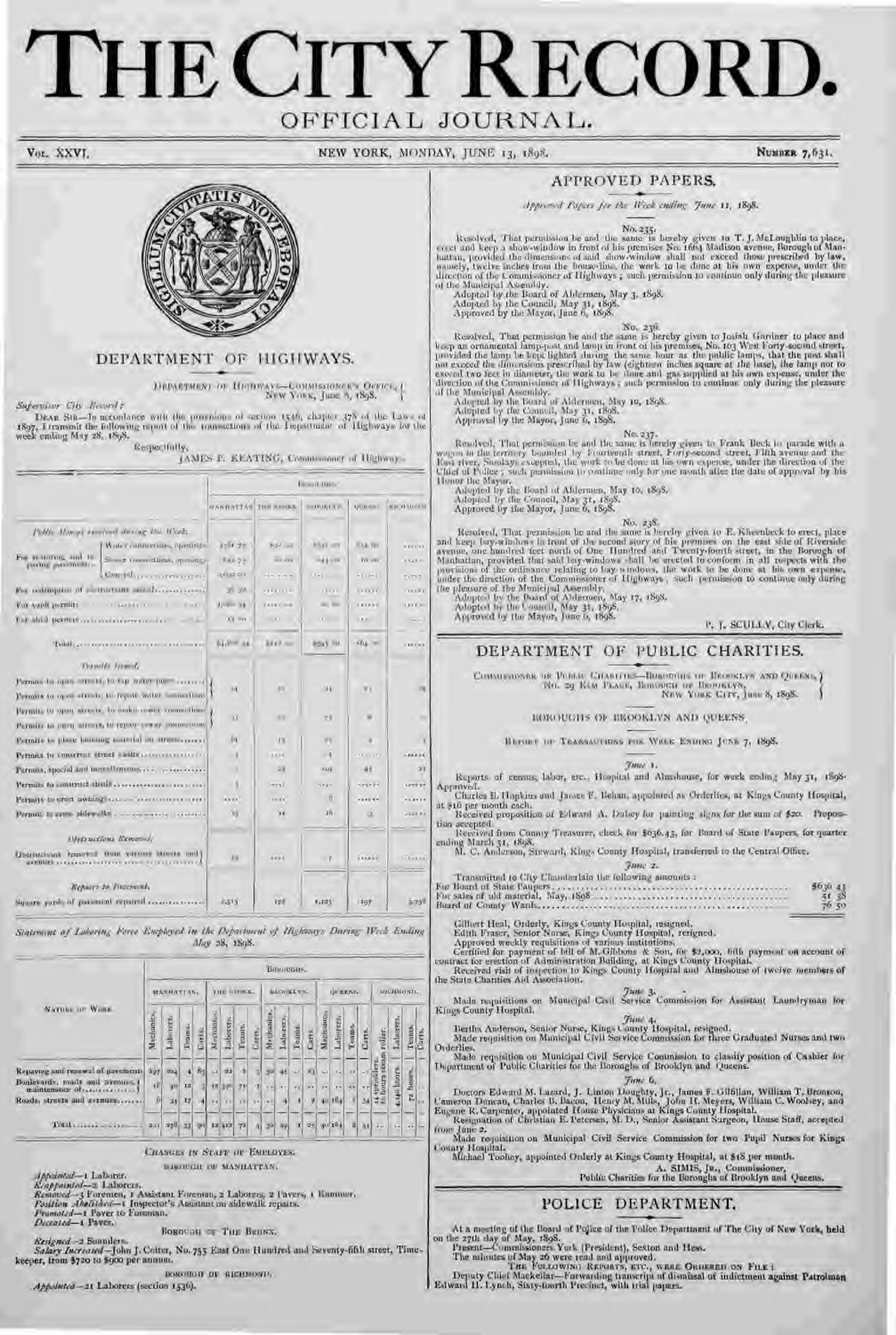#### CITY RECORD. THE

MONDAY, JUNE 13, 1898.

Sengana Galles - Reporting sale of harm " Har," Fifty fourth Precinct.<br>Contagran Research Personly of Taradium Francis C. Kelly, Twenty second Precinct.<br>Twenty severally Pressure - Distribute these " Ahdell," No. 26.<br>Force Elmeli Procurer. All many to pareal wagon bans.

#### Send Cape.

Party-a pain-breaker. On complaint of F. B. Kane, that he does not get proper pultos pro-Tertimi

Fifty and K Pressing - Or complaint at G. W. Thompson. The Department of Parksons.<br>Application of Ann M. Maller for pending was internal to the Committee on Persons.

The following Communications was Represent to the Chief Clerk in Amenet to

 $\label{eq:main} \begin{array}{ll} \text{Corresponding inhomogeneous}-\text{Indining amenidsd structure with a monidance in the case of Joseph M-Momorphism,}\\ \text{M-Momology-Adahog symmetry and a spand-datter.}\\ \text{M-Momology-Adahog symmetry and a spand-datter.}\\ \text{A small Vogal-Mamag theory of a normal region}\\ \text{A spin-dualary and the Pimary Kierian case of Lumall.} \end{array}$ 

 $2.156$ 

LID. FOLLOWING COMMUNICATION: WERE WITH REPORT TO THE CHIEF OF POLICE :

 $(1,1,1)$  a bandwise. To indicating outcrising and formal for parentle, thus prove to a formal  $\lambda$  -  $\lambda$  -  $\lambda$  -  $\lambda$  -  $\lambda$  -  $\lambda$  -  $\lambda$  -  $\lambda$  -  $\lambda$  -  $\lambda$  -  $\lambda$  -  $\lambda$  -  $\lambda$  -  $\lambda$  -  $\lambda$  -  $\lambda$  -  $\lambda$  -  $\lambda$  -

#### for Midway

The milenon-lab is annualized dubbe to the Communions and numbers of the Police force were exampled and rate and to the Charl Clark by report. Mr. Marsted the Compredictive nito c in

| and the property of the control of the con-<br>Ar For all- | American Rathers Stepply Company-<br>536.50 for Commissioners |
|------------------------------------------------------------|---------------------------------------------------------------|
| S2010 Terra annibuction                                    |                                                               |
| ртав па Гера у Сал ч.                                      | <b>LESS for Deputy Chino,</b>                                 |
|                                                            | 11.50.00 Inspectors.                                          |
| growther Inger over.                                       |                                                               |
| <b>IN HE ROLL SHARITY.</b>                                 | are no for Capealm.                                           |
| <b>E-RE THE PERSONATION</b>                                | .15 100 Supports                                              |
| V.M. Bit University Services                               | 45.00 DRACTION Sergeants                                      |
| LEATER MONT PARTL.                                         | as tor troumpances.                                           |
| Art for Elizabeth Q.                                       | <b>ET DE L'ATROMOTOR</b>                                      |
|                                                            | La for LUAGETION THIS HER.                                    |
| WE RELEASED FOR L.                                         |                                                               |
| COLO 4 ALCOHOL VILL                                        | 21 101 Yungguer                                               |
| LEFT V. AGOD & CO.                                         | 3. Turtlee G. Dealerman-                                      |
| Mid get Bar V controls won rec-                            | \$35.00 for Commissioners.                                    |
|                                                            |                                                               |
| recipe for Depart of lants.                                | 4.5 mi for Tarpury Chliefs.                                   |
| <b>FER OF THE THEFT CHANGE</b>                             | 17 two out Inspectors.                                        |
| 15.00 list V-quality.                                      | 25.000 for Lagitality.                                        |
| AN ART ZEL VIRIN                                           | 25 Im Sergeams.                                               |
| AN Die Detective metabolistic                              | . He for Thomative Sorgeanth.                                 |
|                                                            | , as are Kunnalamen.                                          |
| 72 Information and the                                     |                                                               |
| 12 In Lotrodnam                                            | <b>AT LE THIRDREN</b>                                         |
| 72 In Detective mitches.                                   | TAX The Threestove ultimers.                                  |
| Falls & Fall - A Associated Facility                       | and the Department.                                           |

treached. There the fail wing till to approved and the Treasurer authorized to pay the same r Joseph Kiding, dred mag and process are a second controlled  $-1 - 1000$ a thin can

 $\{i=1,\ldots,n\}$  The roll on while  $dA$  is granted to Fornisman Righard CC-mann, Higgels  $\{i=1,\ldots,n\}$  and  $\{i=1,\ldots,n\}$  and  $\{i=1,\ldots,n\}$  and  $\{i=1,\ldots,n\}$ 

bailorox

Budan's C.T. Im, John Josepher, Theman J. Lymb. Philip Ryan Owen Cook, and Richard Nummer

Normalis degli That January Ricanan and Fyad, Israeli be and are bereby appointed Special Patrole on in the article of Mesondar Picaran, 47,50 for table, Twenty-foottli Precinct, and such an increase, Twenty-foottli Picar

From<br>the dimension of the second of Police, according May in 18:8, designing the application of Col.<br>From Fig. 1996, the control of Police and Second the second of Tables, Twenty sounds the state of the second for the war

becomes the set of the set of the set of the set of the field of the Police form at the Police form of the Holine to Nilyon to Nilyon to the location of the control of the set of the set of the set of the set of the set o

To of was had of charges a plast members of the Pulse force before Commissioner Vark.<br>Commission: The whorts the deposition of said trials as follows :

#### FINCI following

- Permiman Louis Heaton Twenty-ninth Precinct, conduct unbaconing an officer, five days'
	- W.
	- $\vdash$
	- HU.
	- William Indae, Forty-fifth Preciser, violation of rules, ten days' pay,  $\{u_{ij}\}$  is the pay,  $\{u_{ij}\}$  is the pay,  $\{u_{ij}\}$  is the pay,  $\{u_{ij}\}$  is the pay. If  $\{u_{ij}\}$  is the pay,  $\{u_{ij}\}$  is the pay. If  $\{u_{ij}\}$  i

Tstrohmas Totes Dolan, Forty-fifth Precinct, violation of rules, one day's pay-<br>
Fatrick Mulcaby, Forty-fifth Precinct, violation of rules, thirty days pay-<br>
Teter 5. Lond, Forty-fifth Precinct, violation of rules, one da

- 
- 
- 
- 
- 
- 
- 

#### Reprimanis.

 $\begin{tabular}{p{0.85\textwidth}} \textbf{Parishman}~\textbf{Paribbs}~\textbf{Nukably, Forry-fithl}~\textbf{Precinct, violation of rules,}\\ \textbf{1.~Mukliverm, }~\textbf{Fdty-first street}~\textbf{Precinct, violation of rules,}\\ \textbf{1.~Mukliver, Fdty-sixth}~\textbf{Precinct, violation of rules,}\\ \textbf{1.~Mukliverm, Nikty-sientl}~\textbf{Precinct, violation of rules,}\\ \textbf{1.~Mukliverm, Sixy-seventh}~\textbf{Precinct, violation of rules,}\\ \textbf{2.~Mukliverm, Sixy-scentl$ 

- 
- 
- 

#### Complaints Dismissed.

- 
- 

Francisco John C. Pristor, Pitty assumed Precinci, violation of rules.<br>
Narrimon Nicholas J. Duran, Pitty examed Precinct, violation of rules.<br>
Theory J. Duranton, Pitty examed Precinct, violation of rules.<br>
Theory J. Dura

Broadbyn.<br>
Broadwal, That the Cherk minora Mr. Ferguson that the Police Board requires evidence<br>
(and oficiavity has only described by the appointment of profitioners on the Police Ferce of<br>
New Utrecht South South strengt Adjournml.

WILLIAM H, EIPP, Chief Cleck.

# DEPARTMENT OF SEWERS.

#### UPPARTMENT OF SLWRES-COUNTSSIONER'S DEPICI-June 8, 1898.

Supervive of the 30th Round 2

Janas Sm. - hem codemo with sellon 1946, chapter 378, Laws of 1897, I berewith transmit, for publication in the CDY. Recover, a statement of the frames tions of the Department of Servers for the week ending June 4, 1898. JAS. KANE, Commissioner of Sewers,

|                                                                        | Numma.<br>T.O.           |                | Alumny.           |                      |  |  |
|------------------------------------------------------------------------|--------------------------|----------------|-------------------|----------------------|--|--|
|                                                                        |                          | AMMUNIC.       | Анатин-<br>alive. | Funds,               |  |  |
| Majore Theerwist.                                                      |                          |                |                   |                      |  |  |
| For ever pennition and treatment contractor to terminal                | 120213                   | BELINK BE      |                   |                      |  |  |
| Namousl permits board and answers a constitution of the to-            | 117                      | 18.000.000     | $28.004$ W.L.     | $1184 +$             |  |  |
| fair any wwa consistent, a commemorate primarines.                     | 118                      | Heiri          | <b>Tristin</b>    | <b>VYELLE</b>        |  |  |
| For this way contentially transfer to conserve conserved and           | 36                       |                | <b>TESE # E</b>   | <b>DEALER</b>        |  |  |
| for aller perpetence continues contraction of the con-                 | - 1                      | 199939         | 1111.11           | 11.844.8             |  |  |
|                                                                        | 0.01                     | Fusion on      | 99.751 17.        | <b>Balling log</b>   |  |  |
| Liniat travial Autor: William communication constructions              | 1,099                    |                |                   | 111111               |  |  |
| Number of Triatra hadfitch in a component in the component of the com- |                          | <b>FRIDAY</b>  | 11333333          | 100000               |  |  |
| Limar front more thanal concerned to the control excessive             | <b>JUL 120</b>           | $11 - 144$     | 4.4844            | 1.188888             |  |  |
| Number of instantibuted concernance commitments on our                 | 155                      | 1.1111         | 111117            | <b>INTERNATIONAL</b> |  |  |
| Linner but at word production concernance contracts                    | <b>Vincent</b>           |                | 311131            | 1111111              |  |  |
| Number of button tomotion hypera mean manager in cerear.               | Wko.                     | 3.03.2.9.9     | <b>CEREFEE</b>    | <b>HATTAN</b>        |  |  |
|                                                                        | $\overline{\phantom{a}}$ | <b>COLLECT</b> | <b>Lessing</b>    | Here in              |  |  |
| Loant betyl start within Lawrence consumers consumers                  | $1000$                   |                |                   |                      |  |  |
| Number of home corner put missing an agreement corner of               | $\bar{x}$                | 11,11,11       |                   | 100 81 8 61          |  |  |
| Number of harm boards from George County and the county of             | $\rightarrow$ C          | x  >  x        | 177776            | GALLER               |  |  |
| Number of module lands and covers attaccount tracerous                 | 14                       | 118181         | TETT LT           | <b>COLOR</b>         |  |  |
| Number of number examined a contract and a construction of             | $\lambda$                | 1111111        | $1 + 1 + 1 + 1$   | $-20001111$          |  |  |
| Number of anywhole freeds and soverthan all, and a sociolizant         | $\cdots$                 | $1 - 1 - 1$ 1  | 1111177           | <b>LESSER</b>        |  |  |
|                                                                        | - 6                      | provision.     |                   | <b>NAVAL</b>         |  |  |
| Square jurist of payment miniberococcocococococococo                   | ъc                       |                | 111117            | <b>HEALT</b>         |  |  |
| Number of manholm until availables agreement communication             | w                        | 1111111        |                   | $-0.000000$          |  |  |
| Cause four of http://work.hullb.com/content/content/content/           | öë.                      | <b>REV.PRE</b> | 28.88.88          |                      |  |  |
| Linux fort of milwroo desing and displomationed proposessed            | 5.181                    | .              | 433374            |                      |  |  |

#### Laboring Force Employed during the Week.

|                                  | ø       |              | m          | <b>Ass</b> | <b>SECOND</b><br>$M$ eal | Laborers |    |
|----------------------------------|---------|--------------|------------|------------|--------------------------|----------|----|
| Sever repairing and elettring    | $-0.7$  |              | $20\,$     | 24         | 윤                        | 11.07    | 54 |
| Bering examination communication | $8 + 1$ | $1 + 1$      | $\alpha$ . |            | (21)                     |          |    |
|                                  | 11      | $\mathbf{r}$ | <b>GH</b>  | $\cdots$   | $\sim$ $\sim$            | ŒE.      | 29 |

#### Appointments.

Borough of Bichmond- Garrett Ellis, Princess Bay, S.I., Impertor of Sewer Construction; Laborers, 3. Retigned.

Borough of The Bronx-i Forentan,

Transferrad. Bornogh of Maniattan-1 Laborer, from Department of Highways in Department of Sewers.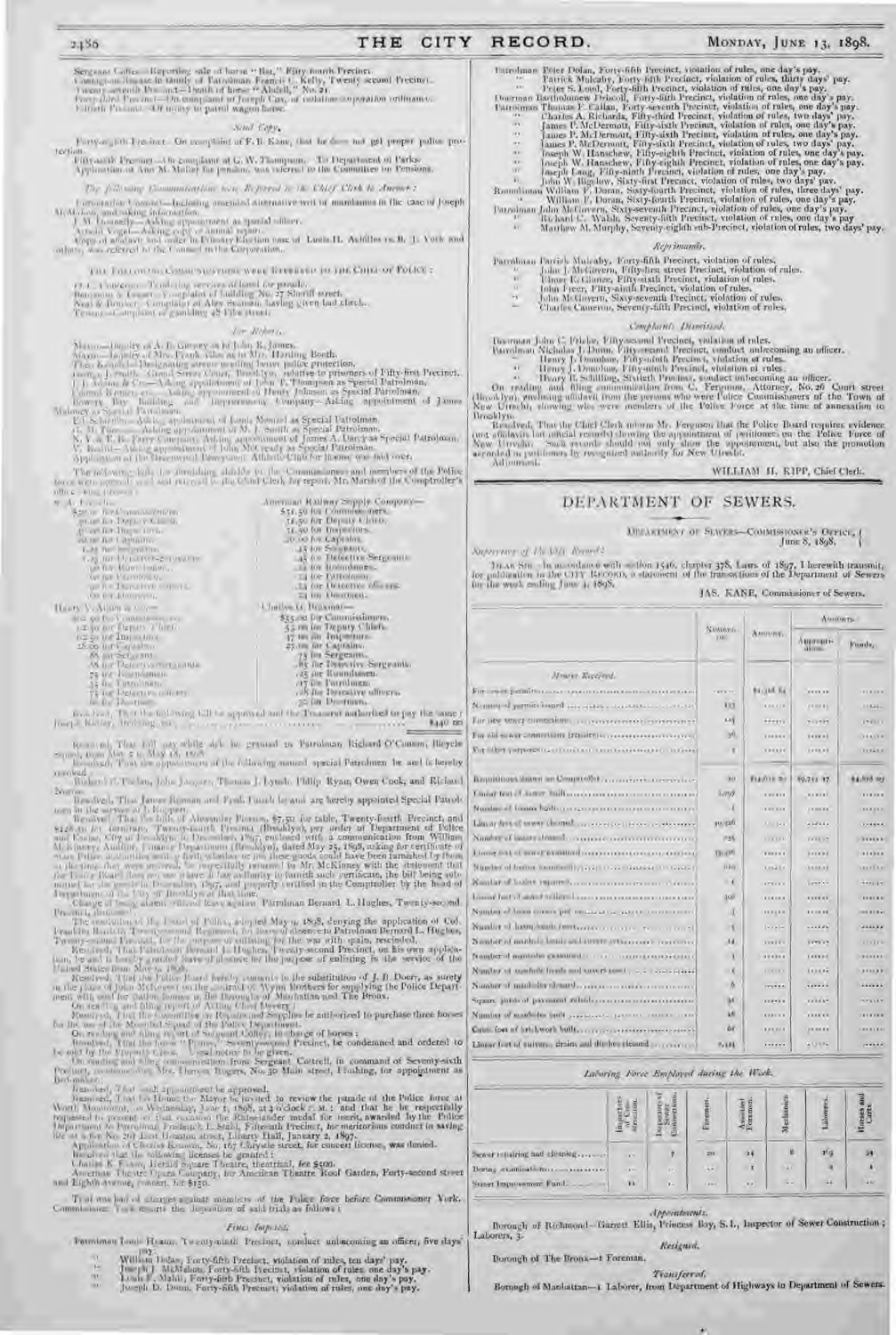MONDAY, JUNE 13, 1898.

#### MUNICIPAL ASSEMBLY.

THE CITY OF NEW YORK, OFFICE OF THE CITY CLERK,  $C1TY$  HALL, NEW YORK, June 11, 1898, To whom it may concern :

Public notice is hereby given that the Committee on Public Education will hold a public hearing on Friday, June 17, 1898, at 2 P,  $N_{\rm H}$  upon the matter of the indebtedness of Union Free School District No. 21 of the To Hempstead.

 $\mathbf{P}_t$ J<br/>- $\frac{\text{SCULLV}_t}{\text{City~Clerk}_t}$ 

# **BUREAU OF MUNICIPAL STA-**<br>TISTICS.

HUREAU OF MUNICIPAL STATISTICS, ) NO. 346 BROADWAY,<br>BOROUGH OF MASHATTAN,<br>NEW YORK, June 10, 1898.

Supervisor of the CHy Records

Supervisor of the  $G/y$  flowers?<br>
DEAR SIR—As required by section 1546, Laws<br>
of 1897, I respectibly pointed Trank A, Tol-<br>
His day temporarily appointed Trank A, Tol-<br>
His day temporarily appointed Trank A, Tol-<br>
lard, St

JOHN T. NAGLE,

Chief of the Eureau of Municipal Statistics,

# DEPARTMENT OF BUILDINGS.

NEW YORK CITY, June 10, 1898.

Supervive of the City Reved. Superviser of the City Across Correlation for the Constant plan (Superviser of the Department of Buddings an the Berough of Brooklyn, has appointed the following near ay Temporary Violation Notice Servers in the Berough o

#### OFFICIAL DIRECTORY.

STATEMENT OF THE HOURS DURING SURVEY which the Public Officer in the City are open for heatans, and at which the Courts regularly open and adjourn, as well as of the place where such others are kept and unit Courts are he

**EXECUTIVE DEPARTMENT.** 

Mayor's Office. No. 6 City Hall, g A. M. 10 4 F. M. r. Samulays, g A. M. to as in

**ROBLET A. VAN WYCK, Mayor.**<br>ALERTO M. DORSEL, Private Startings.

Survay of Licenses. No. 2 City Hall, g A. H. W 4 F. P. Davis J. Ruent, Chief.<br>Davis J. Ruent, Chief.<br>Dryner. W. Brown, Jr., Dryner.

#### AQUI DUCT COMMISSIONERS.

Room ass, Strautt Building, 201 Bonr, 9 x.8, 10 x x, 8, 10 Junis J. Prass, Massen, Witness J. Prass, Witness H. The Time Marine Contributions of the Time Marine, W. Watson, Secretary, A. Frenew, Chief Engineer.

COMMISSIONERS OF ACCOUNTS, Rooms are and 117, Stewart Building, 9 A. M. 104 P. R.

**BOARD OF ARMORY COMMISSIONERS.** THE MAYOR, COMMITTEE OF THE MATHEMATIC OF TAXES AND ASSESSMENTS, SECRETY.<br>Address Toomas L. Furning, Secretary.<br>Address Toomas L. Furning, Secretary.<br>Office hours, 9 A. M. 10 4 F. M.; Saturdays, 9 A. M. 10<br>15 M.

#### MUNICIPAL ASSEMBLY.

THE COUNCIL

Rampourn Grocessmanns, President of the Comoni F. J., Scort., City Chris, President of a. w., a Saturdays.<br>29 A.M. to ex H.

**MOVED O** TROMAS F. WOODE, President.<br>MICHARL F. BLAKE, Clerk.

#### **BOROUGH PRESIDENTS.**

Bornugh of Manhattan,

Uffer of the President of the Burnugh of Montoinan,<br>
Nos, 10, 21 and 12, City Hall. q.a. 84 to 4 c.m.; batur-<br>
days, 0 A.g. for the res at.<br>
The Linuxus W. Prepris, Freddent,<br>
16. Endan Rinns, Secretary.

#### Gorough fit the Bronx.

Office of the President of the B-wough of the Bronz, corner I hard we<br>come and One Hardferd and Seventy-several saves.  $g \propto M, 10 \times 10^{-1}$  Saturdays,<br> $g \propto M, 10$ Louis F. HAFFIN, President.

#### Bornugh of Branklyn.

President's Office, No. x Borough Hall + q.s. 84 to 5  $M_{\star}$  ; Samrdays,  $g$   $\wedge,$   $M_{\star}$  to  $\star$  a  $M_{\star}$ 

#### THE CITY RECORD.

Borough of Queens.

FREERIES BOWLEY, Fresident,  $\begin{array}{c} \text{Fermiex} \\ \text{Off}\, \text{Ch}_1\, \text{Long}\, \text{1-dnot}\, \text{City}\, ;\, \eta\, \text{A}\text{-M}\, \text{anti}\, \eta\in \mathbb{M}\, ;\, \text{Saturb} \\ \text{day}\, \text{from}\, \eta\, \text{A}\, \text{M}\, \text{unitif}\, \text{m}\cdot \text{M}. \end{array}$ Becough of Ricksound,

PUBLIC ADMINISTRATOR, No. 230 National street, 9 A. M. to 4 P. M.<br>WILLIAM M. House, Public Administrator,

BOARD OF PUBLIC IMPROVEMENTS. No. 346 Musiciway,  $g$  & M.10  $\epsilon$  F. 36.1 Saturdays,  $g$  & M.10  $\epsilon$  F. Honsides, Presidenti Journal is the Manuscript of the Manuscript of the Manuscript of the Manuscript of the Manuscript of the Manuscript of the Manu

Department of Ilichauses.

 $\label{eq:20} \begin{array}{ll} \textit{Department~of~The} & \textit{The} & \textit{The} & \textit{The} & \textit{The} & \textit{The} & \textit{The} & \textit{The} & \textit{The} & \textit{The} & \textit{The} & \textit{The} & \textit{The} & \textit{The} & \textit{The} & \textit{The} & \textit{The} & \textit{The} & \textit{The} & \textit{The} & \textit{The} & \textit{The} & \textit{The} & \textit{The} & \textit{The} & \textit{The} & \textit{The} & \textit{The} & \textit{The$ 

## Department of South,

Tepartment of Source,<br>
Nos. 25, and 247 Broadway, p. a. 34, 10 4 7. M.<br>
JANES KARS, Commissioner of Servers.<br>
MALITAINE F. Discourt, Deputy for Mandattan,<br>
Thistas Broadway, Deputy is 1 Front,<br>
Whatais Broadway, Deputy is

#### Department of Bridges.

Rroad 199, Stewart Building, Chambers, stront and Remarks),  $\eta$ Acaten, 4 Corresponding and Academic Corresponding  $\eta$ , and  $\eta$  and  $\eta$  and  $\eta$  . There is the  $\eta$  control of  $\eta$  and  $\eta$  and  $\eta$  and  $\eta$  and  $\eta$  a

Rx

Difference of Water Supply.

 $\label{eq:20} \begin{array}{ll} \textit{Pyterl}\textit{metric} & \textit{if} \textit{after} \textit{GQ}/Q\textit{t},\\ \textit{for,2}\textit{in}, \textit{for,3}\textit{in}, \textit{for,4}\textit{in}, \textit{in}, \textit{in}, \textit{in}, \textit{in}, \textit{in}, \textit{in}, \textit{in}, \textit{in}, \textit{in}, \textit{in}, \textit{in}, \textit{in}, \textit{in}, \textit{in}, \textit{in}, \textit{in}, \textit{in}, \textit{in}, \textit{in}, \textit{in}, \textit{in$ 

## Department of Nired Consine.

JAMES McCantrast, Commonwealth, No. 340 Broad-

Way, Mariattan, Dippey Commission play theoretical Mariattan, Dippey Commission play theoretical Mariattan, Paper Commission and Paper Commission and Paper Commission and Paper Commission and Paper Commission and Paper Com

and street.  $\label{eq:decomp} \begin{array}{ll} \mbox{and} \hspace{0.1cm} \mbox{str.}\hspace{0.1cm} \mbox{the} \hspace{0.1cm} \mbox{the} \hspace{0.1cm} \mbox{the} \hspace{0.1cm} \mbox{the} \hspace{0.1cm} \mbox{the} \hspace{0.1cm} \mbox{the} \hspace{0.1cm} \mbox{the} \hspace{0.1cm} \mbox{the} \hspace{0.1cm} \mbox{the} \hspace{0.1cm} \mbox{the} \hspace{0.1cm} \mbox{the} \hspace{0.1$ 

Pepartment of Taribil vas, Lichting and Stiffiter-

 $\begin{array}{l} \text{Initial} \\ \text{W} \text{max} \text{W} \text{max} \text{Depu} \\ \text{W} \text{max} \text{W} \text{max} \text{max} \text{sum} \text{max} \text{max} \end{array}$ 

**BARY SUTHING DEPRY COMMUNIST DE QUEENE** 

#### **DEPARTMENT OF FINANCE.**

Complexiler's Office. Stewart limiting, Chambers street and Broadway, a

Stewart Holling, Charles street and Brandway, a<br>
Bowsett Holling, Charles street and Brandway, a<br>
Bowsett, The Pack Congress computables.<br>
Housing T. Dativ, Departy Computables.<br>
Housing T. Dativ, Departy Computables.<br>
The

Bureau of the City Lhamberlain.

Nos, as and ay Stewart Building, Chambers street and<br>roadway, 9.4. in tu 4.9. W.<br>Parvick, Kansan, City Chamberlain.

Office of the City Paymenter. Na.33 Reade street, Stewart Bailding, 9 a.M. 10 + P.M.<br>Joset H. Thamsanas, Uny Paymaster,

#### LAW DEPARTMENT.

 $\begin{array}{ll} & \text{QWee of $C$ r/operation Council,}\\ \text{Stants-Zculing} & \text{Imiding, 3d and 4th floor, 9 L. M.}\\ \text{Sex.}, & \text{Sathrulings, 9 A. M. to 2B. M.}\\ \text{Jons: Waxlars, Corporation Council, 1.}\\ \text{TumOous n % conversion}, & \text{W. W. Laton, 1r., Cucanss} \end{array}$ 

BLARET, ASSESSMENT Corporation Council for **Broughton Survey for Collection of Arrests of Personal Laxes** 

Stewart Building, Broodway and Chambers street

Burgen for the Receivery of Possibles.

Nos, 119 and set Nassau verest.<br>Annuas T. Kirinian, Andatani Corporation Counsel. Bureau of Street Openings.

Jons P. Duss, Amistian to Corporation Counsel.

DEPARTMENT OF PUBLIC CHARITIES. Central Office.

2487

MUNICIPAL CIVIL SERVICE COMMISSION.

Crimonal Catri Building, Centre street, butween<br>Franklin and Waltz-Streets, a.s.140 4 P.M.<br>Crimonal Catri B. Resets, a.s.140 4 P.M.<br>Charles B. Resets, President, Routes F. Davis and Lon Pirtters, Seattler,

BOARD OF E-TIMATI AND APPORTIONMENT.

The Mayor Chairman Photo APPORTIONMENT.<br>
The Mayor Chairman Photos L. Furnish Creations of Lines.<br>
Lepton Contraction Communication Contraction Contraction Contraction Communication<br>
V. Apen, Cherk, Department of Taxas and

COMMISSIONERS OF THE SINKING FUND,

The Mayon, Chairman, Theory Course, Campanidae (Marinez Kristan, Chaulertahe , Namester Geographical (Marinez Kristan, Chairman, Chairman, Chairman, Chairman, Chairman, Chairman, Chairman, Chairman, Chairman, Chairman, Ch

Stewart Railding, y A. 81 10 4 P. M.<br>Thuntas J. Hanny, Sharid J. Hanny P. Meavazy,<br>Umartsberill. SHERIFF'S OFFICE.

REGISTER'S OFFICE. East - D City Hall Park 9 A.M. 7 4 K.M. Death Denny Bigliam, Register 1 June Year Grass

COMMISSIONER OF JURORS. Room are, Stewart Building, Chambers street and Broadway, a A. 0. to a r. 8.

SPECIAL CUMMISSIONER OF JURORS

R. Y. COUNTY ISIL. New Luther with a scholar to a

COUNTY ULERES OFFICE.

 $\begin{array}{l} \mbox{Nm},\;\gamma=1.57\ldots C\ \mbox{mm},\;C\ \mbox{mm},\;C\ \mbox{mm},\;c\to\gamma\ \mbox{mm},\; \alpha\to\alpha\ \mbox{mm},\; \alpha\in\alpha\;\\ \mbox{Nm},\; \mbox{Gam},\;\; \mbox{Sum} \; \mbox{m},\;C\ \mbox{mm},\; \gamma\ \mbox{cm},\;C\ \mbox{mm},\; \alpha\in\alpha\;\\ \mbox{Nm},\; \alpha\to\alpha\ \mbox{mm},\; \alpha\to\alpha\ \mbox{mm},\; \alpha\to\alpha\;\\ \mbox$ 

THE CITY RECORD OFFICE.

 $Aut\;Barsan\;p$  Persons, someower and  $\mathcal{S}(m)$  basis No.s City Rails  $g$  a.m.  $v$  is  $g$  to  $g$  and  $\mathcal{S}(m)$  someone of  $\mathcal{S}(m)$  and  $\mathcal{S}(m)$  . We are the some of the source of the source of the source of the source o

DISTRICT ATTORNEY. New Criminal Court Building, Centre Steve, p.s. M.

**MARY MARK CARDINAL DISTRICT ACCESS 1 WILLIAM J.**<br>McKRowan, Chief Clerk.

NEW KAST RIVER REDGE CONMISSION.

 $\begin{tabular}{l|c|c|c|c|c|c|c|c} \hline \multicolumn{3}{c}{\textbf{CHAS}} & \multicolumn{3}{c}{\textbf{CHAS}} & \multicolumn{3}{c}{\textbf{HAS}} & \multicolumn{3}{c}{\textbf{HAS}} & \multicolumn{3}{c}{\textbf{HAS}} & \multicolumn{3}{c}{\textbf{HAS}} & \multicolumn{3}{c}{\textbf{HAS}} & \multicolumn{3}{c}{\textbf{HAS}} & \multicolumn{3}{c}{\textbf{HAS}} & \multicolumn{3}{c}{\textbf{HAS}} & \multicolumn{3}{c}{\textbf{HAS}} & \multicolumn{3$ 

Konsert WARDS.<br>Rossi M. Chermanicus Building, No. of Himshapy,<br>Moningly Motorsys, Walamasy's ant Protect, at a

Honor Lorr, Christman Jakin M, Franks, Warren, Warren, Karlon, Communist, M, Franks,

CORONEIN.

 $\begin{array}{ll} \text{Hom}_{\mathbb{C}}(T), & \text{Hom}_{\mathbb{C}}(T) = \mathbb{C} \text{Hom}_{\mathbb{C}} \\ \text{Hom}_{\mathbb{C}}(T), & \text{Hom}_{\mathbb{C}}(T), & \text{Hom}_{\mathbb{C}}(T), \\ \text{Hom}_{\mathbb{C}}(T), & \text{Hom}_{\mathbb{C}}(T), & \text{Hom}_{\mathbb{C}}(T), \\ \text{Hom}_{\mathbb{C}}(T), & \text{Hom}_{\mathbb{C}}(T), & \text{Hom}_{\mathbb{C}}(T), \\ \text{Hom}_{\mathbb{C}}(T), & \text{Hom}_{\mathbb{C}}(T), &$ 

SURROGATES' COURT. New County Courtshouse, Court opens at 10.30 A. M. Foods 17, M.<br>Moons 4 P.M. County, Ann and June H. V. Austrian, Sur-<br>rogates : Witaliam V. Lizary, Chief Gorde.

EXAMINING BUARD OF PLUMBERS.

SUPREME COURT,

Watters-American R., Bandwood, Chanters H., Though, Chanter F, MacLeazy, Fremtheir, Eurine, American A. Chanters H., David A. Chanters H. David A. Channel, Howev, W. Doorsteven, History, Lines, Channel Bissele Bissele Hist

r. q.

 $W_1 \times \cdots \times W_n$  for  $\mathcal{F}$  and  $\mathcal{F}$  and  $\mathcal{F}$  .

No. 56 Third avenue, corner Eleventh street, 9 A. M.

#### POLICE DEPARTMENT. Central Office.

No.300 Mulberry strest, g s, w, to 4 r. W. BERNARD J. VORE, Persident of the Board; Jons. P. Saxyaw, JACOB Hrss, Commissioners.

#### FIRE DEPARTMENT.

Office hours for all, except where otherwise noted, from  $q$  A.  $m,$  to  $q$  P.  $m,$  2 Saturdays, as  $m$ . Hadswarters,

 $\label{eq:3} Radymerizer, \\ \begin{tabular}{c} \multicolumn{2}{l}{Rbadqwergerz,}\\ \multicolumn{2}{l}{\text{Not, 197--Ned, 16}} \end{tabular} \begin{tabular}{l}{\text{Not, 197--Ned, 16}} \multicolumn{2}{l}{Ract, 2811} \end{tabular} \begin{tabular}{l}{\text{A.} For example,\\ \multicolumn{2}{l}{\text{A.} For example,\\ \multicolumn{2}{l}{\text{A.} For example,\\ \multicolumn{2}{l}{\text{A.} For example,}\\ \multicolumn{2}{l}{\text{A.} For example,}\\ \multicolumn{2}{$ 

#### DEPARTMENT OF CORRECTION,

DEPARTMENT OF EDUCATION.  $\begin{array}{c} \text{Rvaven} \text{ for some values}\\ N_{\text{C-PA}} \text{ Geand order} \text{ for some } \text{M} \text{ and } \text{with } \text{C} \\ \text{ for some R} \text{ Bitend} \text{ for some } \text{L}_r \text{ Theorem 3, Cauchy} \\ \text{Patant} \text{ is, Sharty} \text{ for every } \text{Bit} \text{ and } \text{L}_r \text{ the other } \text{A}. \text{ Theorem 3,} \end{array}$ 

 $\label{eq:optimal} \begin{array}{ll} \textit{Rekml\ linear} & \textit{Next of the Every $p$-} if \textit{if } \textit{if } \textit{if } \textit{if } \textit{if } \textit{if } \textit{if } \textit{if } \textit{if } \textit{if } \textit{if } \textit{if } \textit{if } \textit{if } \textit{if } \textit{if } \textit{if } \textit{if } \textit{if } \textit{if } \textit{if } \textit{if } \textit{if } \textit{if } \textit{if } \textit{if } \textit{if } \textit{if } \textit{if } \textit{if }$ 

 $\begin{array}{ll} & \textit{Stabord\ Lbend\ Lor\ Lte\ from\ x\hbox{$\sim$}~for\ and\ for\ which\ n,\\ & \textit{Ne.\,}~if\ \textit{Livingian\ at\ }to\ \textit{Re\,}~if\ \textit{in}\ and\ \textit{Im\,}~if\ \textit{in}\ and\ \textit{Im\,}~if\ \textit{in}\ \textit{in}\ .\\ & \textit{Le\,}~if\ \textit{in}\ \textit{in}\ \textit{in}\ \textit{in}\ .\\ & \textit{One.\,}~if\ \textit{in}\ \textit{in}\ .\\ \end{array}$ 

School Rearch for the horsest of Queens<br>Undoms L L .<br>O. Howards Leaverty, Possibent; Joseph H, Free<br>Venus, Sectionry.

schial Barril for the Jarouch of Blohmend.<br>Baytenni Stillan Diant<br>Frank Peezer, Presiding, Patrician C., Vere, Soc.

DEPARTMENT OF HEALTH.

Now Criminal Contr Huilding, Centre street, g A. W.

 $10 + r$ . M. 1994. C. Mirmury, President, and WH3-1A4 T, Michigans, M. D., Jones B. Costy, M. D., the Prominent press of the Palace Boxers, exception, condition the strategy of the Hardton Original Crane, September, excepti

DEPARTMENT OF DOCKS AND FIRRILS.

DEPARTMENT TO REVAIL PROPERTY (MARY PRODUCT)<br>
J. SERGINAL PRODUCT COMMUNICATES F. MUSIC PRODUCT CONSIDER COMMUNICATES.<br>
VILLANS II, BUSSEN, SACRISTY, COMMUNICATES.<br>
VILLANS II, BUSSEN, SACRISTY, COMMUNICATES.

DEPARTMENT OF PARKS.

Arsenal Bailding, Central Park, p & M, he & P. M., Simplays, 12 <sup>at</sup>, Cr. 10886, Preddent, Commissioner on Hanaatsi and Richmond.<br>Manaatsi and Richmond.<br>Tissuage V. Busseau, Commissioner in Headilyn and

Archer Magner, Containancer in Romach of the Empx, Zimesski Manson, Claremont Park.

DEFARTMENT OF BUILDINGS.

Main Office, No. 220 Fourth avenue, Borough of Man-

Main Officer, No. 200 Folich avenue, Barough of Man-Intmo.<br>
Immains J. BeADY, President of the Rearch of Uniterlations in the Man-International formula and Communisties of Manhatina and Place Herms (Antinett, Communisters

DEPARTMENT OF TAXES AND ASSESSMENTS Stewart Building,  $y \land M$ , to  $y \land M$ , Saturdays, 18 M. Tromas L. Farreitz, President at the Barrit Loret Lines J. Parreits on a Department Pressure .

Office, No. 386 Hrondway, 3 A. M. to 4 B. Hr. Enwans Cawith, Timodas A. Witson, John Dutsas, Lowans Cawith, Street, M. Haveney, Itania of Assessors,

**GUREAU OF MUNICIPAL STATISTICS.** 

EUREAU OF MUNICIPAL STATISTICS,<br>
Noons regy Recordingly, V Life Insurance Building),<br>
Rooms regy and args. Office haves from y A. M. In +<br>
F.W., Schiedlers, from a A. M. Gr to M.<br>
Juard T. Mocker, M.J., Chief of Eureau.<br>
M

citier.

Queens

Central Offer. No. 148 East Twential Mirich, 9 A. M. 18 4 P.M.<br>Phaseis J. Lawrey, Commonioner.<br>N. U. Pataluca, Deputy Commonioner.<br>N.U. Pataluca, Deputy Commissioner.<br>Ivanis J. Krawbe, Deputy Commissioner.<br>Ire Roomagha of Roomission and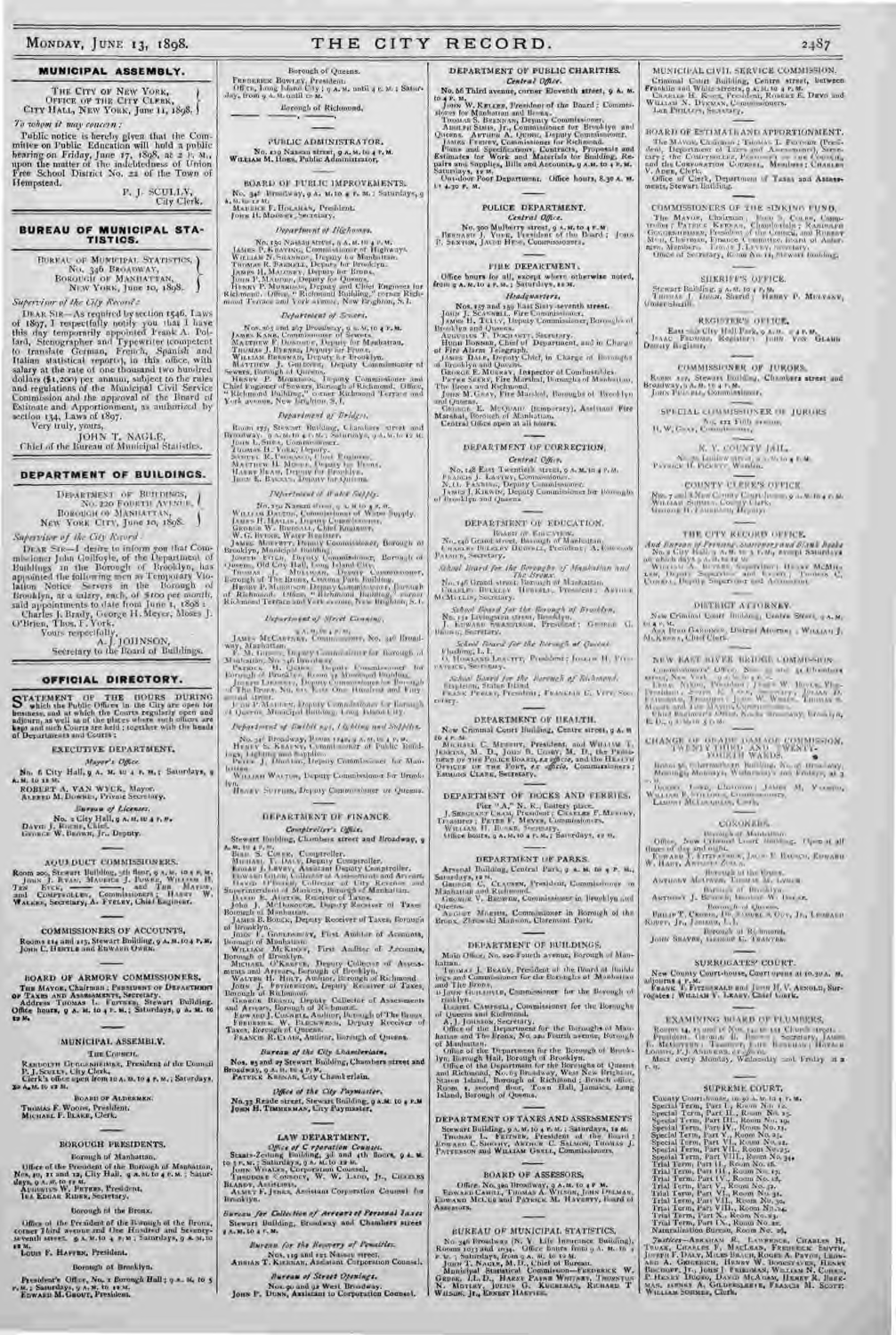#### COURT OF GENERAL SESSIONS.

Held in the building for Criminal Courts, Centre, Elm, White and Franklin stream. Court opens at reductions. Never a transfer of the Court of Green Streams and Manuscript Court of Green Manuscript Court of Green Manuscript Court of the Court of Green Court of Manuscript C

*Sxpreene Court, Tart I., Criminal Trial Term.*  Held in the building for Criminal Courts. Court opens at to,;o A.m.<br>John F. Carrol.L, Clerk. Hours from at A. N. to 4<br>P. D.

CRIMINAL DIVISION, SUPREME COURT. New Criminal Court Building, Centre street. Tourt<br>ppens at 10,30 O'clock A.M.<br>Johnn F, Carroll, Clerk. Hours from to A.M. to 4<br>P.M.

#### APPELLATE DIVISION, SUPREME COURT,

Court-house, No. tri Filth cremic, comer Eighteenth<br>green, Court opens at  $r \sim n$ ,<br>Counter H, Vas Burer, Presiding Justics ; George<br>C, Hawkerr, Cricster B, McLamuran, Kiesaro Particular Schenzer, McCaaw J, O'Erico, George E

#### CITY COURT

Brown-stone Building, City Hall Park.

General Term. 'Trial Tern, Part I. Part 11.

Part 111. Part IV.

Special Term Chambers will be held to A. M. to 4 P.M. Clerk's Office, brown-stone building, No. 32 Chambers

street, 9 A.M. to 4 Y.M.<br>JAMES 11. FbZoINros, Chief Justice; John H.<br>McCarthv, Lewis J. Contan, Edward F. O'Dwyrae,<br>John B. McGoroan & Clerk.

COURT OF SPECIAL SESSIONS.<br>Bellung he Criminal Courts, Centri struct, letwom<br>racking and White structs, Burough of Musication

Bellung for Criminal Courts, Genin tempt in<br>the Letwer Court speed of Musician Properties and Walkers Court speed of<br> $\alpha$ . The Displaces Court speed of the Hindu<br>speed of Walkers Walkers Walkers (Figure 18, 1993), Walkers

Sunday, June Countsey, Howard J. Toward,<br>John L. Devenis, John Fremin, Thomas W.<br>Frankale, John Less Willies, Thomas W.<br>F.Watr, Deputy Cert.<br>Clerk and C. Roman Ball, Boungh of Brooklyc.<br>Sherk and C. Roman Ball, Boungh of B

#### MUNICIPAL COURTS. Borough of Manhattan.

First District-Third, finds and Eighth Wardward<br>all that part of the First Ward lying west of Broadway<br>and Whiteleall, terms, including Governor's bland,<br>Beillie's Island, Ellin Island and the Orster Island,<br>Contrasson, No

Funding. Levels, Junior. Funding 1. Battles, Clinic Circle Watters (Fig. 2014). Second District – Second District Levels, Second Distribution and team of the person of the Fourier Fourier second. Next below that the perso

GEORGE F. ROESCH, Justice. JOHN E. LYNCH, Clerk. Fifth District—Seventh, Eleventh and Thirteenth Wards. Court-room, No. 754 Clinton street. HENRY M. GOLDFOGLE, Justice- JEREMIAH HAYES,

Clerk.

Sixth District—Eighteenth and Twenty-first Wards Court-room, northwest corner Twenty-third street and Second avenue. Court opens 9 A. M. daily, and continues open to close of business. DANIEL F. MARTIN, JUSTICE ABRAM BERNARD, Clerk

Sectant: District-Numional: Ward. Court-tone, Ne. 13 Kart Fifty-sweeth street. Court-spear avery<br>meming at policie (neerpl Sandays and legal holidays),<br>nething at policie (neerpl Sandays and legal holidays),<br>Jones B. McKex

Euclich District-Sixteenth and Twentisch Wards, Conti-room, northwest corner of Twenty-third struct black dighth avenues. Court repeat at  $y$  A.M. and continues black of black of business. Clerk's office open from  $y$  A.M.

day. Wednesdays, Fridays and Saturdays.<br>Return days, Tuesdays, Thursdays and Saturdays.<br>Joseph H. Syness, Justice. Thomas Costruas.<br>Cerk,

Ninh District--Twitth Ward, except that portion thereof which line west if the centre line of Linear set in the centre international of the terminum of Linear average, Court-room, Contraction, Neutral Neutral Neutral Manus

Clerk's office open daily from 9 A. M. to 4 P. M.

Teach District-Twenty-second Ward and all that<br>portion of the Twelfth Ward wildth is tounded<br>not the north by the centre line of One Hundred<br>and Tenth street, on the aouth by the centre<br>line of Eighty-sixth scener, on the sui from a A. U.10 4 r. a.<br>James A. U'Gorman, Justice. JAMES J GALLIGAN, Clerk.

Clerk, Ward Dinter-That puttion of the Twellth Ward which has north of the centre line of West One Hundred and Tenth street and west of the centre line of the Hundred and Tenth street and of the Hundred fraction of the Hun

#### Borough of the Bronx.

First District—All that part of the Twenty-fourth Ward which was lately annexed to the City and County of New York by chapte rty4 o the Laws of 3895, com-

reising all at the late Tuwe of Westchester and part of<br>the Towns of Tectohester and Pelhara, including the<br>Villages of Wolvefield and Williamsbridge, Court-room,<br>Town Hall, Main arreet, Westchester Village, Court<br>opens da 9 A. M. to 4 P. M. Cuprietto Justice, John N. STEWART, Clerk,

Second District—Twenty-third and Twenty-fourth and Twenty-fourth street.<br>Wards. Court-room corner of Third avenue and One<br>Hundred and Filly-eighth street. Office hours from 9<br>1, Howa M. Thursky, Justice.

#### Borough of Brooklyn.

Fret District-Comprision First, Second, Third, Boroth, First, Search, Thin, Sigab, Jeannal Twiller, Borongh of the Boom Nationally, Leads and Twiller, Clerk, Clerk, Search, Search, Search, Search, Search, Search, Search, S

Clerk's office open from 9 A. M. to 4 P. M.<br>Third 10 streen—Includes the Thorteenth, Fourteenth,<br>Filmonth, Sixteenth, Seventeenth, Eighteenth and<br>Nineteenth Wards, Costribenta, Nos. 6 and 8 Lee ace-

nne, Rendelyn, ...<br>Wu.LIAM Scuninsian, Justice. Cirsonia A. Cun-

s.Ans., Clerk. Clerk's office open from 9 A. M, until 4 r, nt. Court )uenc at to o'clock.

 $\text{Length}$  . Hiercit = Twenty than<br>the  $\text{Ts}$  -range fifth,  $\text{V}$  -range fifth, Twenty<br>state  $\text{Cov}(\text{tr}(\mathbf{m},\mathbf{m},\mathbf{X}),\mathbf{q})$  . Wands  $\text{Cov}(\text{tr}(\mathbf{m},\mathbf{m},\mathbf{X}),\mathbf{q})$  the<br>analyse construction of  $\text{Cov}(\mathbf{m},\mathbf$ 

Fifth District—l'wenty-math, 'Thirtieth, Thirty-first and 'Shiny :ccond W,o ls. Court-rooin on West Eighth street, near Surf avenue, Coney Island (located teutpo-

rarily).<br>O'Connects: Francisco, Justice. Jeresuah J,<br>Connects office oper from q A.M.D. (7.M.

Borough of Queens.

First Directo—First Word (all of Long Tskins City, 1999).<br>General composition Pro Ward, Court-Itouse, Queens<br>Court-Court-Itouse (located ten polarity).<br>Clerk.

Clerk's office open front 9 A. st. to 4 P. V. each week day. Court heir] each day, except Ssrturday. Second Distribute 1-Second and Thard Worth, which as the first of the large space of the large space of the large space of the large space of the large space of the large space of the large space of the large space of the

## Clerk's Hulce open from 9 A. St. to 4 P.M. Third District—JAstE; F.MLLot'GHLIN.

therough of Richmond. First District,—First and Therd Wards (Towns of<br>salistan and Northboart Court from them ( Thirds and<br>all, Collywill - system and Street Street, New

Continuous Barthman Court man, armie Village<br>
Englishe, Liveran and Sound armie Nilage<br>
Englishe, Liveran and Sound armie Nilage<br>
Livera Liveran and Sound Livera Court<br>
Livera distribution Sound Livera Court mass and Sound

#### CITY MAGISTRATES' Cf)URTS.

Corresponding to the state of the set of the Corresponding Corresponding the Section McDivideo Corresponding Material Section 1, 1990, Corresponding Material Corresponding Section 1, 1990, Corresponding Section 1, 1990, Co

Fink District-One Hundred and Twenty-first street,

southeastern corner of Sylvan place. Sixth District—One Hundred and Fifty-eighth street

and Third avenue. Seventh District—Fifty-fourth street, west of Eighth avenus.

#### SECOND DIVISION.

Form District Neutrine<br>
New Algorithm (1995, Japan District Neutrine<br>
Second Universed District Neutrine<br>
Burrow, Magissimo, Magissimo, Magissimo, Magissimo, Magissimo, Magissimo, There is District Neutrine Final Process a

Borough of Queens. First District—Nos. 21 and 23 Jackson avdnue, Long Island City. Magistrate. J. Smith, Magistrate.<br>
Second Diversion-Flushing, Long Island. LUKE J.<br>
Second Diversion. Magistrate.

Third District—Far Rockaway, Long Island. ED-MUND J. HEALY, Magistrate.

Borough of Richmond.

First District— New Brighton, Staten Island. JouN CROAK, Nations— New Brancon, Staten Island. 1998.<br>Crooks, Magneton.<br>Second District—Sapleton, Staten Island. NATHANIEL.

MARSH, Magi-irate. Secretary to the Board, Ctmai1Es Il. COATES, Myrtle an( Vanderbilt a)enw-s, Ilurough of Brooklyn.

#### OFFICIAL PAPERS.

 $M^{\text{OKNING--MOKNING-10URNAL}$ "" TELE. Weekly—" BOKNING JOORNAL, " The Bonner" Boksely Union," " Evening Sun."<br>Weekly —" Weekly Union," " Irish American,"<br>German—" 11orgen Journal," " WILLIAM A. BUTLER, " Supervisor, City Record.<br>JANUARY 15, 1897.

#### BOROUGH OF MANHATTAN.

OFFICE I'LESIDISC OF THE ECRITICS OF MANHAII AN, t Romina ar Manistava.<br>New Your, June 11, 1898. N OTICE IS HEREBY GIVEN, IN ACCURD-<br>of New York, that paintons send the Clurer of The City<br>of New York, that paintons signal by estations of the<br>external District for Lord University rations in the contractor of Twenty-noi Improvements will be held in the Borough Office, City<br>Hall, en the soft day of Junc, 29%, at at which at which<br>meeting said petitude will be admitted to the Board.<br>AUGUSTUS W, PICI Treadent.

TWELFTH WARD.

ONE HUNDRED AND TWENTY-THTTH STREET THE BOOM AND A STREET BETWEEN AND BETWEEN BOOM and The party and Bettlemann and The party of the street between Clare contractions and The party filed street, between Clare coordinates a

= that the same was confirmed by the Board at Assessmes on funeral on the same as only used to the case of the same for the barrow of Same formed, kept in the Board for the same formula and assessmests. Considering the pr

The above assessment is payable to the Collector

of Assessments, and Attracts are the Bureau for the Collection of Atsessments, and Attracts and a Parson of Dass and a following the form of  $\lambda$  as the form of  $\lambda$  and a rest, and an extent Rental particle form in a bur

CIT IN Now Your Department of Finance, Counting of 2' Indianance

INTEREST ON BONDS AND STOCKS OF TILE CITY OF' NEW YORK.

 $\begin{array}{ll} \bullet\hspace{-6pt} \bullet\hspace{-6pt} \bullet\hspace{-6pt} \bullet\hspace{-6pt} \bullet\hspace{-6pt} \bullet\hspace{-6pt} \bullet\hspace{-6pt} \bullet\hspace{-6pt} \bullet\hspace{-6pt} \bullet\hspace{-6pt} \bullet\hspace{-6pt} \bullet\hspace{-6pt} \bullet\hspace{-6pt} \bullet\hspace{-6pt} \bullet\hspace{-6pt} \bullet\hspace{-6pt} \bullet\hspace{-6pt} \bullet\hspace{-6pt} \bullet\hspace{-6pt} \bullet\hspace{-6pt} \bullet\hspace{-6pt} \bullet\hspace{-6pt} \bullet\hspace{-6pt} \bullet\hspace{-$ 

The Transfer finds, thereof will be chosed from May<br> $\mu$  this  $\mu$ , this can be chosen founds and<br> $\mu$  the means time  $\{\alpha | \nu_1, \beta_2 \rangle$  to the Compan founds and<br> $\tau$ <br>the means time City of New York will be paid on<br>the cay

Line contrast that Judy is adapt, an the Component that the basis of the Contrast the paid on the basis of the contrast of the contrast of the contrast of the contrast of the contrast of the contrast of the contrast of th

NOTICE TO TAXPAYERS,

 $\begin{array}{ll} \bigcup_{i=0}^{N+1} \mathbb{C}[i] & \text{PEDYISTO2S} & \text{tr } \mathbb{C}[i] \\ \bigcup_{i=0}^{N} \mathbb{C}[i] & \text{for all } i \in \mathbb{Z}^n \text{ and } \mathbb{C}[i] \\ \text{where } \mathbb{C}[i] & \text{for odd } i \in \mathbb{Z}^n \text{ and } \mathbb{C}[i] \\ \text{where } \mathbb{C}[i] & \text{for odd } i \in \mathbb{Z}^n \text{ and } \mathbb{C}[i] \\ \text{where } \mathbb{C}[i] & \text{for odd } i \in \$ 

Also, a my lar, piece we pareed of load within the base of New York City of New York (200 Method and the base of New York City of Large the base of the specific terms of the specific terms of the specific terms of the spe

CORPORATION NOTICE.

PUBLIC NOTICE IS HEREN GIVEN TO THE MONETARY OF WARD AND MONETARY OF THE MONETARY OF THE CONTRACT OF THE MONETARY CONTRACT OF THE CONTRACT OF THE CONTRACT OF THE CONTRACT OF THE CONTRACT OF THE CONTRACT OF THE CONTRACT OF

However the BRows.<br>
Her vers, We, a Regularing, arriving and<br>
Ungene and building culverts and values in One Han-<br>
Ureal and Laskiy-learth arget, trup Jermine avenue to<br>
Vand values (West, traction of a like of awards<br>
Con

BuReamir or MANDATIAN,

List  $\frac{1}{2438}$ , No. 2. Paving Eleventh avenue, from<br>Twenth is Twenty-several stead, with against pave the small pays of<br>nont is that as the same is within the limits of grants of<br>land order wavel.<br>The limits within whi

NI,. I. ,loth sides of One Hundred and Eighty-fourth stre'e t, from Jerome avenuelto Vanderbilt avenue, 1Vest, and to the extent of half the block at intersecting

Nearmores. Both video of Eleventh average, from Twemiash Mage to hallway between Twenty several and Twenty-<br>equitibriate the state of the state of the black at inter-<br>equitibriate stress, and to the  $\epsilon$  state of half the

WILLIAM II. JASPER, Secretary,<br>No, 320 Broadway.<br>City of New York, Borough of Manhattan,

FUWARD CAHILL,<br>EDWARD CAHILL,<br>THOMAS A. WILSON,<br>JOHN DELMAR, MAVERTY,<br>PATRICK M. HAVERTY,

nation by all persons interested, viz. t

DAVID E AUSTEN.<br>Recover of Taxes.

I MORT OF THE SERVICE, LANGUAGE AND INTERNET OF THIS SERVICE.<br>
In Common Common Common Common Common Common Common Common Common Common Common Common Common Common Common C<br>
In the Service Service Common Common Common Comm

Cert an Nisy. Yang-Prance Detactment.

BIRD S. C(ILER. Comptroller.

#### L. E. Riova,

OFFICE IS BERNINGTON ON MASSETTING,  $N_{\rm H}$  and  $N_{\rm H}$  and  $N_{\rm H}$  and  $N_{\rm H}$  and  $N_{\rm H}$  and  $N_{\rm H}$  and  $N_{\rm H}$  and  $N_{\rm H}$  and  $N_{\rm H}$  and  $N_{\rm H}$  and  $N_{\rm H}$  and  $N_{\rm H}$  and  $N_{\rm H}$  are with action (see

L. E.  $R_{\text{DPE}_c}$ 

General Parameter on Branco, and Maximaters,  $\mathbf{N}_{\text{max}}$  (resp. 100)  $\mathbf{N}_{\text{max}}$  (resp. 100)  $\mathbf{N}_{\text{max}}$  (resp. 100)  $\mathbf{N}_{\text{max}}$  (resp. 100)  $\mathbf{N}_{\text{max}}$  (resp. 100)  $\mathbf{N}_{\text{max}}$  (resp. 100)  $\mathbf{N}_{\text{max}}$  (resp.

AUGUSPUS 11'. PETERS, I're ineut.

I. 1. Riiwi,, Secretary.

#### BOROUGH OF THE BRONX.

Incorporate Tim. Jürras Om F an FIU III uF 'IIB Bunna'' )<br>Mean al-Bunna, Cminia Park.

 $\label{eq:20} \underbrace{\begin{array}{l} \text{HCRRW, OVP} \xrightarrow{\text{KWT}} \text{SCHV} \xrightarrow{\text{KWT}} \text{CFT} \text{CFTG} \xrightarrow{\text{KWT}} \text{RFTG} \xrightarrow{\text{KWT}} \text{RFTG} \xrightarrow{\text{KWT}} \text{RFTG} \xrightarrow{\text{KWT}} \text{RFTG} \xrightarrow{\text{KWT}} \text{RFTG} \xrightarrow{\text{RFTG}} \text{RFTG} \xrightarrow{\text{RFTG}} \text{RFTG} \xrightarrow{\text{RFTG}} \text{RFTG} \xrightarrow{\text{RFTG}} \text{RFTG} \xrightarrow{\text{$ 

Third avenue, begins out<br>
The particular for the second begins the first part of the particular control by me<br>
in the Tas of blood bosons periodicities described by me<br>
particular to the Thomas Managed Tarbina, Crossen<br>Par

Dated June 10, 1898 LOUIS E HAFFEN, **Francisco** 

# DEPARTMENT OF PARKS.

GRASS SALE.

THE DUPARTMENT OF PARKS, 130 10 0000<br>Nevador Auction Lat alt public autom, by James<br>Nevador Auction Lat TEESDAY- AND WEDNESDAY, JUNE 14

AND 15, 1938, 11 the Green Double, on Van Eordensky Roose and<br>Pelham Pay <sup>11</sup> he sale place at the following points aid at<br>16. and C relation Park, Tremper House, June 14, it<br>16. and C relation Park, Tremper House, June 14, it

 $\Gamma$  decays. For  $\lambda$  is a functional character of the  $\lambda$  -Table . The gauge rate of the spin  $\lambda$  -Table . The gauge rate of the spin  $\lambda$  -Table . The gauge rate of the spin of the spin in the spin of the spin of the ARGENT MOEILS, Cummington at Parks, International Parks, International Parks, International Parks, Inc. 21, 1984.

MUNICIPAL CIVIL SERVICE COM-MISSION.

Momenta Car Fourier and Momenta Car (1977)<br>  $\mathbf{P}^{(1)}$  and The Car (1978)<br>  $\mathbf{P}^{(2)}$  and the Car (1978)<br>  $\mathbf{P}^{(3)}$  and the Car (1978)<br>  $\mathbf{P}^{(4)}$  and the Car (1978)<br>  $\mathbf{P}^{(5)}$  and the Car (1978)<br>  $\mathbf{P}^{(6)}$ 

DAMAGE COMM.-23-24 WARDS.

**PURSUANT TO THE PROVISIONS OF CHAP.**<br>
Turnidag for a spectralistic and chapter in the law and terms of the law and the moont of the moont of the<br>analysis of gradient in the moont of the moont of the moon of the<br>analysis

DEPARTMENT OF FINANCE. NOTICE TO PROPERTY-OWNERS.

IN PURSUANCE OF SECTION can Of THE Greater New York Charter of the Carter of the Captive and The Captive and Charter of the persons, awares of posterly, affected by the following assessment for the ALL MIRROVEMENTS in the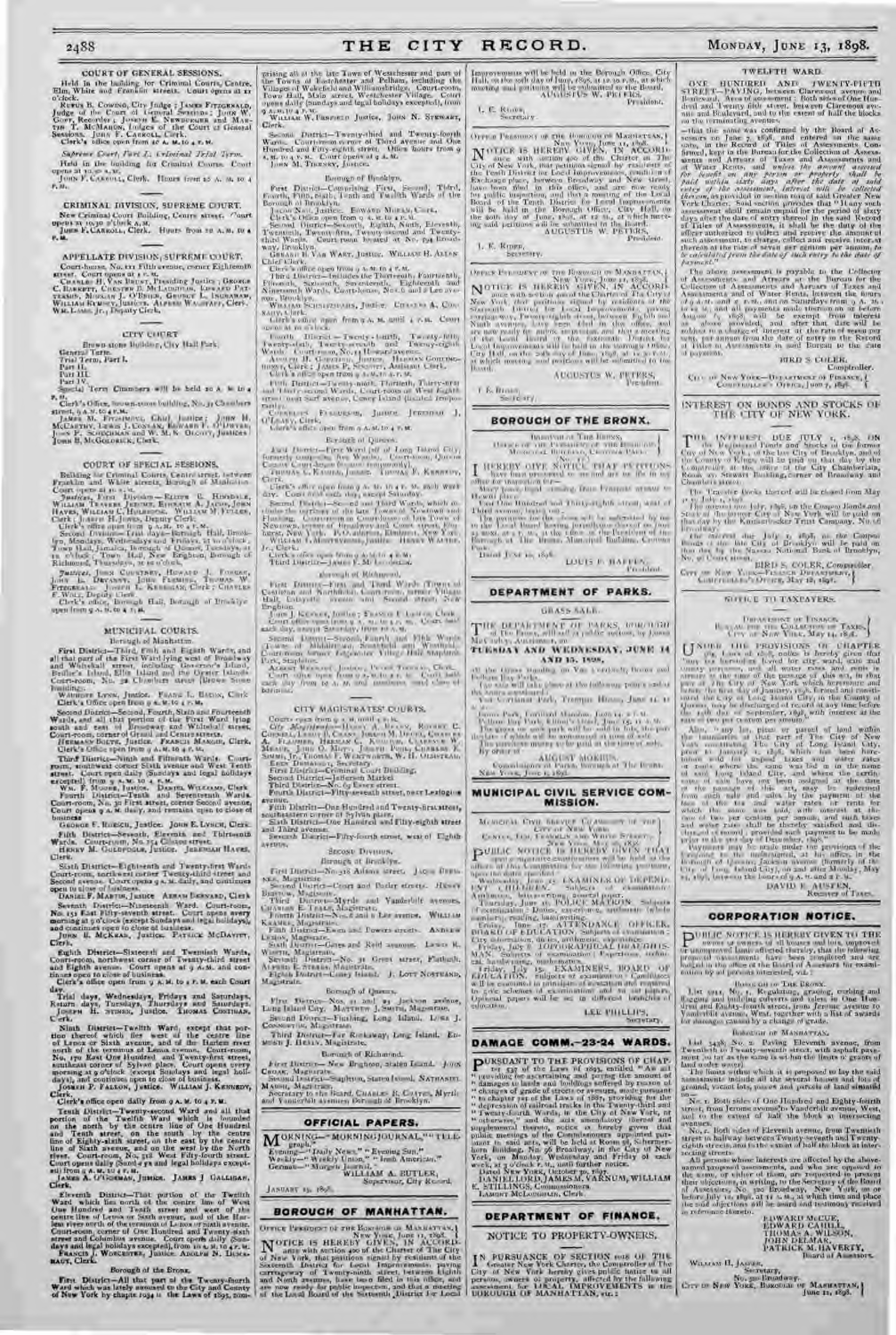**PUBLIC NOTICE IS HEREBY GIVEN TO THE** wave to to work of the normal dust, improved under a discussed and bias, improved and the proposed assessments have been completed and are independent on the of the local of Assessmen BORG GH FR MASHATTAN. Line More<br>No: or less

Luit 550s, No. 1. Paving First avenue, from Thirty.<br>Isosond to Turry-antile street, with angle and generic-stock pavement and taying crasswalls and generic-standard block pavements.<br>The law is within the limits of grams o

No. t. Both sudes of First avenue, from 'Thirty-extend to 'Thirty-sixth street, and to the extent of half the<br>block at the onersecting streets.

All persons whose interests are affected by the above-<br>monet respects assessments, and who are composed to present<br>the same or rather of them, are requested to present<br>their photons, in writing, to the Seiretiny of the<br>Ha

# EDWARD MCCUE,<br>EDWARD CAHILL,<br>THOS. A. WILSON,<br>JOHN 10GMAR, BAVERTY, PATRICK Al.<br>PATRICK All Hoard of Assessors.

WILLIAM II. JASES, Severlary,

Secretary,<br>No. 320 Broadway.<br>City of New York, Icino di Di Manijattan,

PUBLIC NOTICE IS HEREDY GIVEN TO THE owner of all locates and love, improved and the individual of the individual of the individual of the individual of the individual of the individual of the individual of the individual Boxough or Typ Brook.

Let you, No, r. Readministry, material and the Figure and Sharp space<br>of and Sharp space of the letter of the figure of the letter from the<br>distribution of the condition of the state of the letter and<br>average of the state

No. I. Both sides of Onr Hundred and Sixty-seventh street, from Franklin avenue to I o'ton road, and to the extent f half the block at the intersecting avenues.

No. e. Det sides of Timos avenue, from Westchester (avenue to One Hundred and Sixty-nrntle stract, and Sixty-<br>the extent of half the block at the interesting avenues.

All performance interests are<br>all a teaching the amount of proposed as the same of the same of the<br>same of the same of the same of the same of the same of the same of the<br>same of the same of the Same of the same of the sa

| <b>ELIWARD MILLIE.</b>     |
|----------------------------|
| <b>EUWARD CABILL</b>       |
| <b>THES. A. WILSITS.</b>   |
| FOLLMER ELECTRIC IN        |
| <b>DATRICK M. HAVERTY,</b> |
| Housed of Assassmers,      |

WILLIAM H. JAstFR, Secretary, No. 320 Broadway.

CITY OF New York, Gospotton - Maxmatrain,

# DEPARTMENT OF PUBLIC CHARITIES.

DETARTMENT OF PULLO CHARTING, |<br>|- Inter of Manageras avec Int Hoove, |<br>|- No.t6 Thing Avec 9, 1898. J

LIST OF HOSPITAL SUPPLIES No. 8 AND LIST<br>OF REPAIRS No. 3 FOR THE UNITED STATES OF THE CITY OF<br>NEW YORK.

1k)POUGHS ur hlIASHrv'nAN AND THE BRONX.

S KALED | GDS OR ESTIMATIS | FOR THE BELOW meatrice of the Central Office of the Central Office of the Central Office of the Central Office of the Central Office of the Central Office of the Central Office of the Central O

**MOVIDAY, JUNES 30, 1808**<br>In which there they will be putchedy versel and read,<br>The pattern of the will be putched and read,<br> $\frac{1}{2}$  with the same an a scaled tapeings, independ<br>the shall include the same and a scaled t

The awards will be unade to the lowest bidders (see<br>the note to predications too simplice), the case of numbers  $i_2j_4$ ,  $i_3j_5$ ,  $i_3j_7$ ,  $i_3j_2$ ,  $i_3j_3$ , and<br> $\tau \hat{b}$ ; the case of numbers  $i_2j_4$ ,  $i_3j_5$ ,  $i_3$ 

#### *A.—Drugs anti Gi enr ice is.*

N, B.—No bids will be received on any article in this list except from such persons and firms at are known in the theory of the except control of the state of the state of the state of the state of the state of the state o Line More No. or Less.

- 1530. too pounds Acid, Citric, in 25-lb. hoc. 25 pounds Acid, Nitric, U.S. P., iu r.ih. gl. (15).
- 
- 1532• 75 pounds Acid, Oxalic, pap, 1533• r p~iund Acid, Picric, C. 1'. x534. tau pounds Acid, Salicylic, U. S. I'., % lb.
- cart. **1535** 25 pounds Acid, Taonic, U.S.P., B.H.c. P., 536. 50 pounds Adeps Lana 11ydrosus, U.S. P.,
- 1537• 270 pounds Balsam Peru, U.S. P., in drums

1538• 25 pounds Bark Cassia, No. 25, powd., box.<br>1539• 3 pounds Bismuth Subcarbonate, i lb. box.<br>1540– 15 pounds Bromine, i lb. box.<br>1540– 16 pounds Bromine, Cacao, Baker's or Cehe's, I lb. p.

No. or less,  $\cos \theta$  Caffelor,  $\theta$ ,  $S, P_{n+1}$  b,  $\cos \theta$ ,  $\cos \theta$ ,  $\cos \theta$ ,  $\cos \theta$ ,  $\cos \theta$ ,  $\cos \theta$ ,  $\cos \theta$ ,  $\cos \theta$ ,  $\cos \theta$ ,  $\cos \theta$ ,  $\cos \theta$ ,  $\cos \theta$ ,  $\cos \theta$ ,  $\cos \theta$ ,  $\cos \theta$ ,  $\cos \theta$ ,  $\cos \theta$ ,  $\cos \theta$ ,  $\cos \theta$ ,  $\cos \theta$ ,  $\cos \theta$ ,  $\cos$ 

154t. – to pounds Gimmon, Ingeni, ribiorig. b.<br>1547 – Si camer Lononc, Fritzsche Pros., Micael

orig. V.

- 
- 

1442. <br>
1444. <br>
1444. <br>
1444. <br>
1444. <br>
1444. <br>
1445. <br>
1445. <br>
1445. <br>
1445. <br>
1444. <br>
1444. <br>
1444. <br>
1444. <br>
1444. <br>
1444. <br>
1444. <br>
1444. <br>
1444. <br>
1444. <br>
1444. <br>
1444. <br>
1444. <br>
1444. <br>
1444. <br>
1444. <br>
1444. <br>
1444.

1570. 25-51idets, Antiseptic, N<br/>nod, '(Ippen-<br>1572. - Spenards Vaselines, Merck's, r<br/> 1b. b. 3572. - See pounds Vaseline, yellow, 5's. <br>1573. - <br/>  $\mathcal{U}=\text{Span}\{h(x,t),$  Blue Poison, W. T. & Co.'s, 1573. - <br/>  $\$ 

- 
- 
- $\begin{tabular}{ll} $i_2 t_1$ & $z_1$ & $z_2$ & $z_3$ & $z_4$ & $z_5$ & $z_6$ & $z_7$ \\ & $z_1$ & $z_2$ & $z_6$ & $z_7$ & $z_7$ & $z_7$ & $z_7$ & $z_7$ & $z_7$ \\ & $z_1$ & $z_2$ & $z_3$ & $z_7$ & $z_7$ & $z_7$ & $z_7$ & $z_7$ & $z_7$ & $z_7$ \\ & $z_2$ & $z_2$ & $z_3$ & $z_7$ & $z_7$ & $z_7$ & $z_7$ & $z$ 
	-
	-
- $\begin{tabular}{ll} $x_5y_4$ & \hbox{\small \bf 5-10000}, $x_5y_3$ & \hbox{\small \bf 5-10000}, $y_1, y_2, y_3$ & \hbox{\small \bf 5-1000}, $y_1, y_2, y_3$ & \hbox{\small \bf 5-1000}, $y_2, y_3$ & \hbox{\small \bf 5-1000},\\ $x_1, y_1$ & \hbox{\small \bf 5-10000}, $y_1, y_2, y_3$ & \hbox{\small \bf 5-1000}, $y_2, y_3$ & \hbox{\small \bf 5-100$

- 1585. 6 gross each Hommopatha Visi, short,  $\frac{1}{2}$  der drachms and e drachms,  $\frac{1}{2}$  sets  $\frac{1}{2}$  sets  $\frac{1}{2}$  sets with late extraction,  $\frac{1}{2}$  sets with  $\frac{1}{2}$  sets with late extraction,  $\frac{1}{2}$  sets wi
	-
	-
- $\begin{array}{lll} \textbf{1},\textbf{2},\textbf{3},\textbf{4},\textbf{5},\textbf{6},\textbf{7},\textbf{8},\textbf{8},\textbf{9},\textbf{1},\textbf{1},\textbf{2},\textbf{3},\textbf{1},\textbf{1},\textbf{2},\textbf{3},\textbf{3},\textbf{4},\textbf{5},\textbf{5},\textbf{6},\textbf{7},\textbf{8},\textbf{8},\textbf{7},\textbf{8},\textbf{8},\textbf{9},\textbf{1},\textbf{1},\textbf{1},\textbf{1},\textbf{1},\text$
- 1991, 6 dozen pat. pack. catgut, prepared (like sample). x592. r curette, Emmett's.

- 
- 
- 
- $\begin{tabular}{l|c|c|c|c} $k_{111}$ & $n_{122}$ & $n_{133}$ & $n_{145}$ & $n_{15}$ & $n_{16}$ & $n_{17}$ & $n_{18}$ & $n_{18}$ & $n_{19}$ & $n_{18}$ & $n_{19}$ & $n_{19}$ & $n_{19}$ & $n_{19}$ & $n_{19}$ & $n_{19}$ & $n_{19}$ & $n_{19}$ & $n_{19}$ & $n_{19}$ & $n_{19}$ & $n_{19}$ & $n_{19}$ & $n_{19}$ & $n_{19}$ & $n_{19}$ & $n_{19}$ & $n_{1$

 $\begin{tabular}{ll} $\mathfrak{p}(\mathfrak{g}),$ & A linear Pumpa, Breat, "Pretestor No, a."\\ $10.99, & $10.98, Bargel's Pashor Bambrwe,\\ $10.98, & $1.5eimesus, Saudch. Wire-cumbras,\\ $10.9, & $1.5eimesus, Doudch. Wre-cumbras,\\ $10.9, & $1.5eimesus, Doudch. Suk, furaid, [0.9] at $1.5e,\\ $10.9, & $1.5e, $1.5e, Baldch. Suk, furaid, [0.9] at $1.5e,\\ $1.5e, & $1.5e$ 

1612. 2 sets Specula, Ear, Toynbee's plates.<br>1613. – John Syringes, Fountain, "'Alpha,"

No. 2.

- $\begin{tabular}{ll} \hline \texttt{min14} & \texttt{if } \texttt{ray}, \texttt{else} \texttt{Myy}, \texttt{try265}, \texttt{y} \texttt{index} \texttt{hy} \\ & \texttt{if } \texttt{key} \texttt{if } \texttt{key} \texttt{if } \texttt{key} \texttt{if } \texttt{key} \texttt{if } \texttt{key} \texttt{if } \texttt{key} \texttt{if } \texttt{key} \texttt{if } \texttt{key} \texttt{if } \texttt{key} \texttt{if } \texttt{key} \texttt{if } \texttt{key} \texttt{if } \texttt{key} \text$ 
	-
	-
	-
	-

1624. **4** Operating Tables.<br>N. B.—The above may be seen at the General Drug<br>Department on Friday, June 17, between 9 A. R. and<br>4. p.m., and on Saturday, June 48, between 9 A. R. and<br>noon.

The articles, supplies, 2002h, wares and increducible<br>are to be delivered, then of expectations of the Gaussian surface Department on the grounds of field<br>even Liempins . For the space of the state of the signal<br>in the de

The award of the contract will be made as soon as<br>particular direct the opening of the local matching in the compact of<br> $\frac{1}{2}$  in the state of the match from time in time, and in each quantities as may be directed by t

Any bidder for this contract must be known to be engaged in and well prequent for the business, and must have a part in the state and and for the state of the state of the state of the state of the state of the state of t the contract, by his or their bond, with two su llicient sureties, each in the penal amount of fifty (5o) per cent. of the bid for each article.

of the Corporation is directly or folorestly interreted<br>there are not to the explication of a conclusion of the state<br>or any cortuna of the profits thereof, a like both or enti-<br>correct must be verified by the order, in wr

particular and the control of the accompany of the size of the size of the size of the control of the control of the size is a size of the control of the control of the control of the control of the control of the size of

Discoverience Public (.Italianum)<br>No. 66 'than Avenue, No. 1998.<br>No. 66 'than Avenue, 1,sn Asia.

TO CONTRACTORS.

PRINTSALS ICH MATERIALS AND WORK (ERIUS ALS FURNISHING AND ERECT), IRI-11<br>1961 - RIPHULUMANI, AT ALMSHOUSE, INACKWILL'as ISLANII, AT ALMSHOUSE,

 $S^*$  AL 10 kilom Ok (SUMATIS FOR THE the specification and matrix in according to the condition of the condition of the condition of the condition of the condition of the condition of the condition of the condition of th

Fig. 2003 OLYGE A JUNEAU 200, 1848-1<br>
The presence of presence in a small determination of the most state and in the<br>small determination of the most in a small determination of the most<br>probability and the determination o

Each Mid or east<br>material and strait the mains and strait the mains and strait the strait of<br>and phase of straitedness due to the forest or strained ratio of the<br>strained ratio of the strained ratio of the person matches

The form of the metrosic including of a second one of the control of the control of the control of the control of the control of the control of the control of the control of the control of the control of the control of th

JOHN W. KELLER, President,<br>AD-1411 SIM15, JR., Commissioner, AMIS FELNY, Commissioner, Internationer, Internationer, Internationer, Internationer, I<br>Department of 1 ubilic Charities.

OERAFINEST AF PULLE CHARTERS,<br>No- 611 litr.<br>No- 6 'n: 100 line and 100 lines;<br>No- 66'1100 x, June 7, 1893.

PROPOSALS FOR MATERIALS AND WORK REQUERED FOR DATA ATTENT OF NEW GAS-MAKING ATTEINS OF NEW GAS-MAKING IN THE RAND IN THE RAND IN THE RAND IN THE RAND IN FURNIT COMPANY CONTINUES.

S-2414.D RDS OR F-TIMATES FOR THE<br>the specifications and materials in accordance with the specifications and have the first result of the<br>effect of the Department of Public Charitras No. 95<br>The dawning In the City of New Y

M, of **MONDAY**, JUME 26, 1948, The proposition of No 1000 and the same in the background of the same in the same in the same of the same in the same of the same in the same of the same in the proposition of New York the m

#### **TO CONTRACTORS.**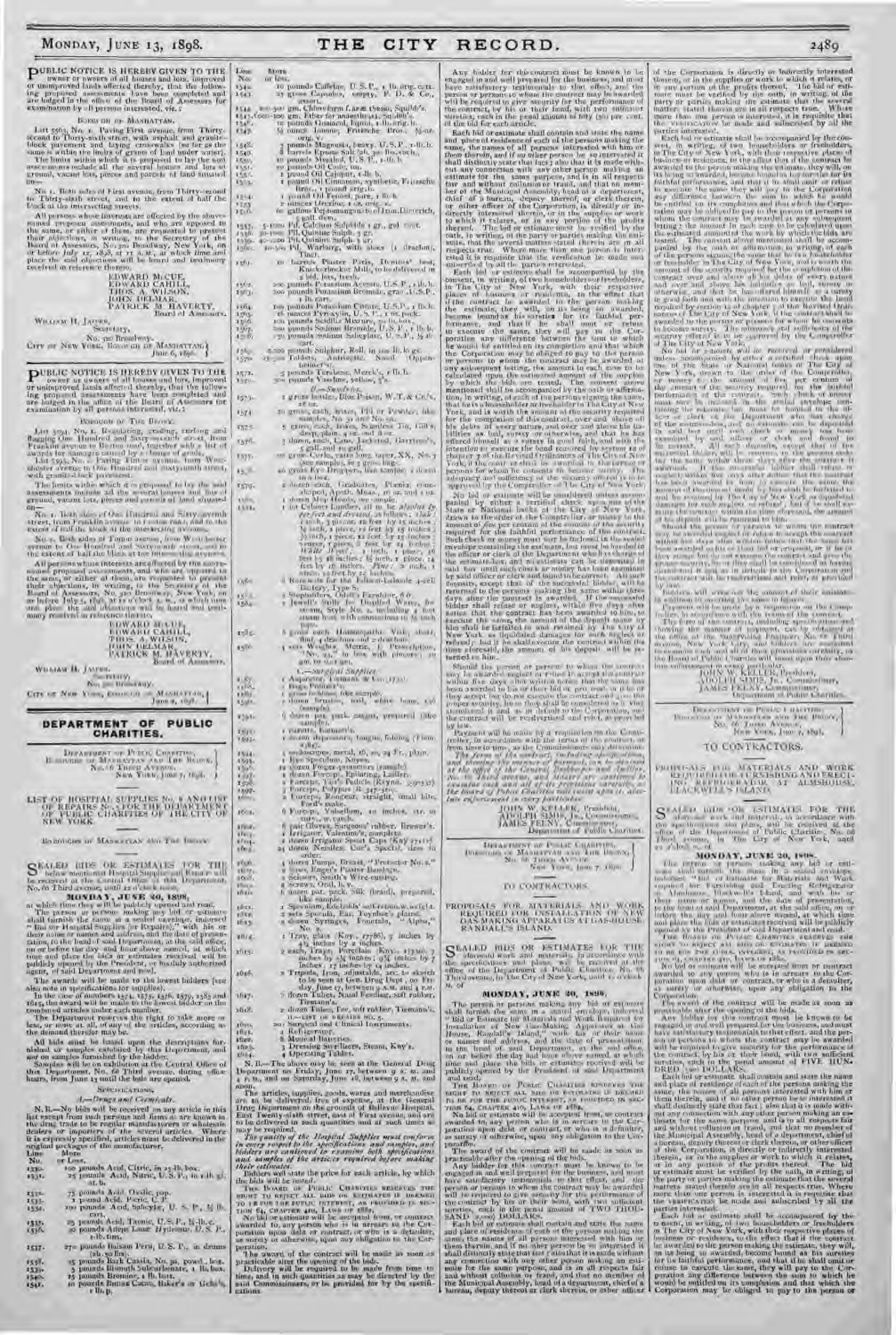performs is whom the center are all be a<br>subsequence from the performal of the animal performance between the<br>subsequence between the subsequence between the first work. The width the<br>matrix and all be animal performance

Payment will be made by a requisition on the Comp-troller, in accordance with the terns of the contract. The form of the contract, including spccifiations, and showing the manner of payment, can be obtained at tine office of the architects, Horgan & Slattery, \,'. x M.tdi<on avenue, New York City, and bidders are cautioned to examine each and all of their provisions carefully, as the Board of Public Charities will insist upon their abs, -lute er.inreement in eves v particular. JOHN \Y. Kh:f.l. EK, President, A10 it l'H I\lI , Iii., Commissioner, JAMES FE EN \, Cummi,sicuer, Department of Public Char,ties

nettight pic Picate Cicaterius |<br>Biographie U, Bibliother,<br>Nicht Diane Avenue,<br>Nicht Viere, May 27, 1898

PROPOSALS FOR GROCERIES, DRY GOODS,<br>MEATS, FOR THE DEPARTMENT OF<br>PUBLIC CHARL'LIFTI OF THE CLIV OF<br>NEW YORK.

Illinoon-GH RICHARD - STATEN 1st. and

SEALED INTO ISTIMATE-TOR FORNISH-- In the below manimized Stephen educationship<br>with an apple and specifications, will be received as the<br>dimensional Dispersion and Mark Charles. No. to<br>New Agency, we like  $C_{\rm eff}$  of New York, and is<br>New Mark Ma

MONDAY, JUNIC 13, 1908,

|                | Limocenters,                                                                                                                                                                                                                                                                                                                                                                                                                |
|----------------|-----------------------------------------------------------------------------------------------------------------------------------------------------------------------------------------------------------------------------------------------------------------------------------------------------------------------------------------------------------------------------------------------------------------------------|
| L.             | 125 loreds Floor, Manhatan or brand of squal-                                                                                                                                                                                                                                                                                                                                                                               |
|                | <b>U.Validae</b>                                                                                                                                                                                                                                                                                                                                                                                                            |
| Ŧ.             | <b>CARD MINIFUL STATE MATERS</b>                                                                                                                                                                                                                                                                                                                                                                                            |
| 16             | for sounds Street, granding<br>for journal hard Gradien.<br>for points Stating Street. XX.<br>Joe points Stati Crockare XX.                                                                                                                                                                                                                                                                                                 |
| $+$            |                                                                                                                                                                                                                                                                                                                                                                                                                             |
| Œ.<br>ы        |                                                                                                                                                                                                                                                                                                                                                                                                                             |
|                | ten galvas Kerovens tid, riginal                                                                                                                                                                                                                                                                                                                                                                                            |
| Ľ              | and parents for Meal Baker.<br>The authors Bonne, Witter of a subset of the system of the Column Contract Contract of the system of the system of the system of the system of the system of the system of the system of the syste                                                                                                                                                                                           |
| $\overline{u}$ |                                                                                                                                                                                                                                                                                                                                                                                                                             |
| 101            |                                                                                                                                                                                                                                                                                                                                                                                                                             |
| 11.            |                                                                                                                                                                                                                                                                                                                                                                                                                             |
| 121            |                                                                                                                                                                                                                                                                                                                                                                                                                             |
| <b>FOL</b>     | li,                                                                                                                                                                                                                                                                                                                                                                                                                         |
| FAL            | in possible Pepper, which $\omega_{\rm{max}}$ and $\omega_{\rm{max}}$ and $\omega_{\rm{max}}$ and $\omega_{\rm{max}}$ and $\omega_{\rm{max}}$ and $\omega_{\rm{max}}$ are possible Pear Yunna Hyann about $\omega_{\rm{max}}$ and $\omega_{\rm{max}}$ are possible Pelpers, corresponding to the stre                                                                                                                       |
| ĸ              |                                                                                                                                                                                                                                                                                                                                                                                                                             |
| JA.            |                                                                                                                                                                                                                                                                                                                                                                                                                             |
| Ù,             |                                                                                                                                                                                                                                                                                                                                                                                                                             |
| tH,            |                                                                                                                                                                                                                                                                                                                                                                                                                             |
| $12-$          |                                                                                                                                                                                                                                                                                                                                                                                                                             |
| W.<br>W.       | I yount freque ground-                                                                                                                                                                                                                                                                                                                                                                                                      |
| 72.            | $\Phi$ provide Sec.<br>J. S. $\delta$ at $\mu$ , and<br>then below the $\Delta$ provides of the condition<br>( $\delta$ ) and $\Phi$ and $\Phi$<br>and $\mu$                                                                                                                                                                                                                                                                |
| 23             |                                                                                                                                                                                                                                                                                                                                                                                                                             |
| $-4-$          |                                                                                                                                                                                                                                                                                                                                                                                                                             |
| 834            |                                                                                                                                                                                                                                                                                                                                                                                                                             |
| $20 -$         |                                                                                                                                                                                                                                                                                                                                                                                                                             |
| Ÿ.             | per pounde Henrie, Grish Staat.<br>E grous Marcher, subject.                                                                                                                                                                                                                                                                                                                                                                |
|                | a drieto Water Pails, a biopic                                                                                                                                                                                                                                                                                                                                                                                              |
| yu.            | $\pi$ pears Land, heat, Rear at September 3, heat September 3, heat September 3, heat Statister, Danmark,                                                                                                                                                                                                                                                                                                                   |
| ηĽ.            |                                                                                                                                                                                                                                                                                                                                                                                                                             |
| jr,            |                                                                                                                                                                                                                                                                                                                                                                                                                             |
| 36-            |                                                                                                                                                                                                                                                                                                                                                                                                                             |
| 344            | a two Search, Satin Glass.<br>12 grinn Clothes Pink, forts.                                                                                                                                                                                                                                                                                                                                                                 |
| $33 -$<br>ĵδ,  | Union, Assessed<br>I la a Etimong,<br>When To                                                                                                                                                                                                                                                                                                                                                                               |
|                | bottley.                                                                                                                                                                                                                                                                                                                                                                                                                    |
| SJ.            |                                                                                                                                                                                                                                                                                                                                                                                                                             |
| ¥9             | = gallon Lincord Cit. row.<br>Youther Technology                                                                                                                                                                                                                                                                                                                                                                            |
| 41.            |                                                                                                                                                                                                                                                                                                                                                                                                                             |
| 49.            | rs callon Turpentine<br>  callons Luquid Draws best.<br>  callons Widia Lead, Drawn = Atlantic.                                                                                                                                                                                                                                                                                                                             |
| 48-            | a keg a-panty Sall, na<br>1 keg a-panty Sall, na<br>1 keg a-panty Sall, na<br>1 keg ve-panty Sall, na<br>1 keg ve-panty<br>1 dozn-Bath Bick,                                                                                                                                                                                                                                                                                |
| 84-            |                                                                                                                                                                                                                                                                                                                                                                                                                             |
| 4F.            |                                                                                                                                                                                                                                                                                                                                                                                                                             |
| 4 <sub>1</sub> |                                                                                                                                                                                                                                                                                                                                                                                                                             |
| T              |                                                                                                                                                                                                                                                                                                                                                                                                                             |
|                | d barrals Willeywash Lime.<br>r berru Cement, Portland,                                                                                                                                                                                                                                                                                                                                                                     |
| 掛              |                                                                                                                                                                                                                                                                                                                                                                                                                             |
|                | $\begin{tabular}{l c c c c c} \hline \textit{DR} & \textit{DR} & \textit{C} & \textit{C} & \textit{C} & \textit{C} & \textit{C} & \textit{C} & \textit{C} & \textit{C} & \textit{C} & \textit{C} & \textit{C} & \textit{C} & \textit{C} & \textit{C} & \textit{C} & \textit{C} & \textit{C} & \textit{C} & \textit{C} & \textit{C} & \textit{C} & \textit{C} & \textit{C} & \textit{C} & \textit{C} & \textit{C} & \textit$ |
| 52.            |                                                                                                                                                                                                                                                                                                                                                                                                                             |
| sx.            |                                                                                                                                                                                                                                                                                                                                                                                                                             |
| 33+            |                                                                                                                                                                                                                                                                                                                                                                                                                             |
| 544<br>3E.     |                                                                                                                                                                                                                                                                                                                                                                                                                             |
|                | kner, AA.<br>200 yanii Casten Flimon, brawn, Francisco.<br>200 yanii Gray Floored, F.A.C.<br>200 yanii Euclista Che lei, American.                                                                                                                                                                                                                                                                                          |
| ýŚ,            |                                                                                                                                                                                                                                                                                                                                                                                                                             |
| M-             |                                                                                                                                                                                                                                                                                                                                                                                                                             |
| m.             |                                                                                                                                                                                                                                                                                                                                                                                                                             |
| Pti.           |                                                                                                                                                                                                                                                                                                                                                                                                                             |
| ίπ,            | po yanti fondiam, American<br>po yanti fondia, American<br>po yanti Chorta, American,<br>po yanti Calco, Codeco,                                                                                                                                                                                                                                                                                                            |
| ūş.            |                                                                                                                                                                                                                                                                                                                                                                                                                             |
| or.            |                                                                                                                                                                                                                                                                                                                                                                                                                             |
| હ્ય            | ga yanis Canfirs: where, and finals, Alex-<br>ander.                                                                                                                                                                                                                                                                                                                                                                        |
| 66.            | ne yanis Centerit, druk sali bulsh, Alexander.                                                                                                                                                                                                                                                                                                                                                                              |
| $24 -$         | 45 decem Men's Littlen Stoke, beary. gray                                                                                                                                                                                                                                                                                                                                                                                   |
| 73.            |                                                                                                                                                                                                                                                                                                                                                                                                                             |
|                | cide                                                                                                                                                                                                                                                                                                                                                                                                                        |
| 79             |                                                                                                                                                                                                                                                                                                                                                                                                                             |
| 詸              | re donne Men's Streng Sospentlers, large the,                                                                                                                                                                                                                                                                                                                                                                               |
|                | Column Courtes diversing, Kingh.                                                                                                                                                                                                                                                                                                                                                                                            |
| 'n,            | 6 direct Cintine, Sav.                                                                                                                                                                                                                                                                                                                                                                                                      |
| W.             |                                                                                                                                                                                                                                                                                                                                                                                                                             |
| æ.             | 11 grant Hunt Buttons, astoried sizes.<br>1. grant razy framing, black and white.<br>8. grant G.S. T. Speel Letten, Clark's.                                                                                                                                                                                                                                                                                                |
|                |                                                                                                                                                                                                                                                                                                                                                                                                                             |
|                | MEAG.                                                                                                                                                                                                                                                                                                                                                                                                                       |
| U5.,           |                                                                                                                                                                                                                                                                                                                                                                                                                             |
|                | an pounds, more or less, Usered Hoal, matter clinck, and not the neck, per work, not very a work in public.                                                                                                                                                                                                                                                                                                                 |
|                |                                                                                                                                                                                                                                                                                                                                                                                                                             |

2490 THE CITY RECORD. MONDAY, JUNE 13, 1898.

86. zoo pounds, more er loss, fresh State Beef, pr 87. **23o bushels White Oat, best, 3z pounds to the Indian Indian Indian Indian Indian Indian Indian Indian Indian Indian Indian Indian Indian Indian Indian Indian Indian Indian Indian Indian Indian Indian Indian Indian Ind** 

88. 4 tour Hann, hest.<br>97. – 3 tours Corn Meal, best, yellow.<br>97. – 14 pounds Soh, Leather, 4, 5,<br>98. – 200 pounds Soh, Leather, and an early.<br>99. – 200 pairs Shoe Laces, assorted, good quality.

 $\begin{tabular}{ll} \hline \textbf{13} & \textbf{14} & \textbf{15} & \textbf{16} & \textbf{17} & \textbf{18} & \textbf{19} & \textbf{19} \\ \hline \textbf{18} & \textbf{18} & \textbf{18} & \textbf{18} & \textbf{18} & \textbf{18} & \textbf{18} \\ \hline \textbf{18} & \textbf{18} & \textbf{18} & \textbf{18} & \textbf{18} & \textbf{18} & \textbf{18} & \textbf{18} & \textbf{18} \\ \hline \textbf{18} &$ 

Wnon. tai 20 cords Wood (oak). No cn)pty pack aces are to Inc returned to bidders in

contractors as a periodic summarization of the annual in the speed of the present of periodic summarization of the periodic summarization of the periodic summarization of the speed of the contract of the periodic summariz

αποιεί το τι καθεί για το τι καθεί για το τίκο του του δεν ταυτου του δεν ταυτου το τι καθεί το τι καθεί το τι καθεί το τι καθεί το τι καθεί το τι καθεί το τι καθεί το τι καθεί το τι καθεί το τι καθεί το τι καθεί το τι κ

by law, and the of the articles, implies, youth, traves and merchanise compared to care received to the animal compared to care the spectrum and the spectrum of the spectrum of the spectrum of the principles of the princi

Indeeds will write out the amount of their extinct<br>it in the linearing the tensor in figures in the linearing the tensor in<br>Figure 1 and the set of the control of the control of the control of<br>the property of the control

JOHN W. KELLER, President,<br>ADOLPH SIMBI, Jr., Commissioner,<br>JAMES FF:ENY, Commissioner, Department of Public Charities.

roo 35 tons Coal (Egg).

#### DEPARTMENT OF CORRECTION.

1)F1AnTsfunNT OF (mumFtl'Iru, BOROUGH OF MANHIATTAN, N,). 148 I'. is F 'lsvi•:N'FlETui STutEn-r, NF:w• Yor.E CITY, June 7, 28p8,

PROPOSALS FOR MEDICINES, ETC.

SEALTH BUIS OR ESTIMATES FOIL FUR-<br>spectrum and building in contormity with samples and<br>spectrum and the received in the effect of the<br>Commissions of Coreening, in The City of New York,<br>No. 148 Fast Twanterhauser, multi

MONDAY, JUNE 20, IS'Jfz, AT 10 A. M.

 $\label{eq:2} \begin{array}{ll} &\textit{Conek} & 24 \textit{~de} & \textit{of} & \textit{not} & \textit{for} & \textit{10} \textit{~de} & \textit{10} \textit{~de} & \textit{10} \textit{~de} & \textit{10} \textit{~de} & \textit{10} \textit{~de} \\ \textit{Dap} & \textit{Dap} & \textit{for} & \textit{10} & \textit{10} & \textit{10} & \textit{10} & \textit{10} & \textit{10} & \textit{10} & \textit{10} \\ \text$ 

To be interested in transitional, as expansed, derived in the person of persons making and foil are extinate in the person of an expansion of the control of the second transition of the second transition of the second of

pr:u-ficality the state opening of the bids.<br>I fully ry will be required to be made from time to<br>time<sub>r</sub> and in such quantities as may be directed by the

and Committee to the material part for larger  $\sim$  by  $\sim$  10  $\pm$  0.000  $\pm$  0.000  $\pm$  0.000  $\pm$  0.000  $\pm$  0.000  $\pm$  0.000  $\pm$  0.000  $\pm$  0.000  $\pm$  0.000  $\pm$  0.000  $\pm$  0.000  $\pm$  0.000  $\pm$  0.000  $\pm$  0.000  $\pm$ 

Finds and or particular and position and state the trained state of matrix of matrix and it pays on the pressure of all pays one interested with form or the state of the state of the state of the state of the state of the that the v-rific; also be nucleared and subscribed by all the particle interested.<br>It is interested of sin-n or over shall be accom-

particular in the continue of two functions of the continue of the control of the control of the control of the control of the control of the control of the control of the control of the control of the control of the cont

the feature National limit of The City of New York,<br>the feature National limit of The City of New York,<br>in the same and the order of the feature in masses of<br>the condition of the control for the condition of the condition

may be awarded using<br>the animal scale of this is samely the contrast widem from the<br>method of the samely discrete that the same law of the state of<br>the property law to the constant the contrast and given the constant<br> $\eta$ 

Bidders will state the price for each article, by which it bids will be sproof.

For brief will be costed.<br>In the matrix of their extraction in different will write the same in different<br>in different through the same in figures. Fagurent will be more than<br>the interaction of the comparison of the Compa

#### FIRE DEPARTMENT.

VAN TASSELL & KEARNEV, AUCTIONEERS,<br>sale or herbils of the Fire Department, will offer for<br>sale at rabilic ancitor, in the ingless: hidder, at their<br>rades sabilies, Nes 130 and 132 East Thirteenth street,<br>Borough of Mudost

TUESDAY, JUNE 11, 1898,

at reached noon, the following property belonging to<br>the Five Department of The City of New York :<br>Free berses, on longer fit for use in the Uepartment,<br>Nor, 331, 340, the, 733 and 850,<br>[(OITN I] SCANNELL,<br>Five Control att

IIEAISVARTIEK, FIER DRIVART, NEW YORK, JUNE 3, 1898.

#### TO CONTRACTORS.

S EALED PROPOSALS FOR FURNISHING

, where fact  $z$  is the branchess Rubber that branchess,  $\frac{1}{2}$  and  $\frac{1}{2}$  and  $\frac{1}{2}$  and  $\frac{1}{2}$  and  $\frac{1}{2}$  and  $\frac{1}{2}$  and  $\frac{1}{2}$  and  $\frac{1}{2}$  and  $\frac{1}{2}$  and  $\frac{1}{2}$  and  $\frac{1}{2}$  and  $\frac{1}{2}$ 

1996 hat I definite Ursular Kuit Jackated Canon Ruis-<br>berchmal hird hat I Department with the Corresponding of Berch Har Department on the Borroughs of<br>Commissions and I department with the control by the<br>Commissions of sa

#### WEDNESDAY, JUNE 15, 1898,

at which thee and place they will be publicly opened<br>by the braid definition of the braid.<br>Abread attention is described to the subject the braid<br>point of the Diplotting and the particular of the<br>subject of the Conference

from correct<br>form as is the description of the from the first column is to the description of the most<br>from the form introduced in the set of descriptions, which term is<br>the form of the set proposals, with specifications,

chall present the come in a scaled envelope at tail there are before the line above named, which comes which the same of a specific control with the specific control with the specific control with the specific control of t

it relates.<br>The Fire Commissioner reserves the right to decline<br>public interest.<br>Public interest.<br>Public interest.

awarded to, any person who is in arrears to the Cor-poration, upon debt or contract, or who is a defaulter as surety or otherwise, upon any obligation to the Cor-

perations.<br>
In this case of results what we can call with the matter has and these of results as of results as a control of the periods with the<br>
same, the same of the periods with the control with free or the same of<br>
th

Such that we referred<br>to the incomplement in the second one of the case of the case of<br> $\sqrt{N}$  of the case of  $\sqrt{N}$  density<br> $\sqrt{N}$  from the case of the case of the case of the case<br> $N$  density in the effect of the part

—and that if he shall omit or refuse in exact<br>tic the same they will pay a the Criptoration any difference between<br>the sum to which he would be easily<br>all on its completion and that which the Corporation is the ordinal of otherwise, and that he has offered himself as a strety in good [aith and with the intension to execute the bond<br>roughed by law. The adequacy and valid-energy of the<br>secondy affered is to be opproved by the Compiralist<br>seco

We entimate with the considered unit accompanies of the particle of the set of the back and  $f$  is the back and  $f$  is the back of the set of  $f$  is the complexible,  $\frac{1}{2}$  is the complexies of the set of  $f$  is the co real<br>agus<br>Anns an Colombia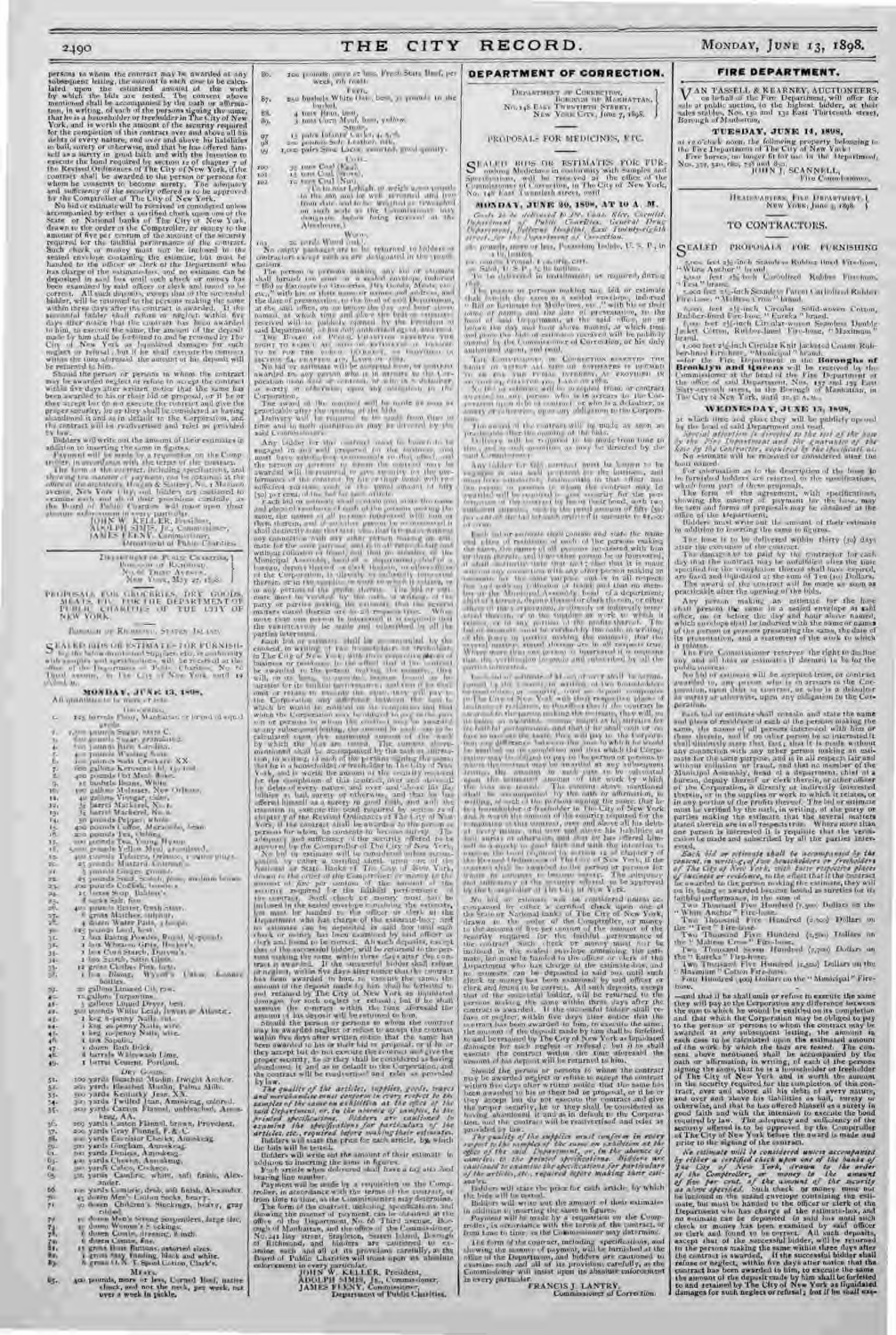# cute the contract within the time at<br>vessile, the antount of his deposit will be returned to him, Should the persons to whom the contract multipliers of<br>the contract of the contract of the contract of the contract of the<br>

Commissioner.

#### DEPARTMENT OF EDUCATION.

 $\begin{tabular}{|c|c|} \hline Sright & Data & Data & Data \\ \hline \end{tabular} \begin{tabular}{|c|c|} \hline Sright & Data & Data \\ \hline \end{tabular} \begin{tabular}{|c|c|} \hline Sright & Data & Data \\ \hline \end{tabular} \begin{tabular}{|c|c|} \hline Sright & Data & Data \\ \hline \end{tabular} \begin{tabular}{|c|c|} \hline Sright & Data & Data \\ \hline \end{tabular} \begin{tabular}{|c|c|} \hline Sright & Data & Data \\ \hline \end{tabular} \begin{tabular}{|c|c|} \hline S1 & A1 & B1 & B1 & B1 & B1$ 

#### MUNDAY, JUNE 30, 1898,

**MON DAY, JUNE 361**, 1838, **ECAL EXECUTE 2018**, **ECAL ARTICLE AND A**  $\mathbf{Y}_1$ ,  $\mathbf{J}$ ,  $\mathbf{B}$ ,  $\mathbf{B}$ ,  $\mathbf{B}$ ,  $\mathbf{B}$ ,  $\mathbf{B}$ ,  $\mathbf{B}$ ,  $\mathbf{B}$ ,  $\mathbf{B}$ ,  $\mathbf{B}$ ,  $\mathbf{B}$ ,  $\mathbf{B}$ ,  $\mathbf{B}$ ,  $\mathbf{B}$ ,

completed. They are excessly moment that the sign completed. They are excessly moment that the sign and the sign and the sign of the party star and proposition within the party star in the party star of the party star ope

# **NETRABU (L. ADAMS)**<br>JOHN E. BUSTIS<br>JOHN E. BUSTIS<br>WM, U. HURLETTS<br>DANIEL E. MESWERKY, M. U.<br>DANIEL E. MESWERKY, M. U.<br>Conditie to Site-and Building,

#### MONDAY, JUNE 13, 1808.

for Making Alternton, Repairs, etc., at Public Schools.<br>Now for the Co. (2), this regional real, also for language<br>Ing the Santary Condition of Public School: Nor. (6), as

ing the same<br>applications any  $\mathbb{H}_n$  seem, and think prevails and<br> $\infty$  is denoted in the Arms of the Bold state of the Bold state<br> $\mathbf{u}_i$ . Following the mass of the Bold states of Education, Lemma<br>ing Room, New 2Ps

tend buller will be beld stratily in completion within<br>the condition of all buller will be beld stratily in completion within<br>The Committee exerce the right to reject any or all<br>of the pressign submitting a proposal, and t

character and more<br>relatively such the Board of Education and more<br>relatively such the Board of Education relatively denoted in the series<br>of the straighted of any proposals that a certified check upon or original boards

RICHARD II, ADAMS,<br>JOHN E. EU-TIS,<br>WILLIAM H. HURLBUT,<br>JOSEFA J. LITLE,<br>DANIEL E. MUNERAN, M.D.<br>Committe in Site and Buildings.

## THE CITY RECORD.

#### **BOARD OF PUBLIC IMPROVE-**MENTS.

**MENTS.**<br>
Boarn or Pontac Denovatives  $\mathbf{y}_{n}$ , Boarn or Pontac Denovatives  $\mathbf{y}_{n}$ , Board of Public Improvements of The City of New York, dentiting the for the multi-function of The City of New York, dentiting the g

Final and the Board of Willie Improvement of the Real Matter of the City of New York, in parameter of the provision of section 18 of the larger and of section 18 of the provision of section 18 of the provision of section

#### Kingstridge Avenue.

#### Van Gerteur Plate.

For Garden Plane.<br>
The formula of the second term of New Cordinal Control (and the second of the second of New Cordinal phase of New Cordinal phase of New Cordinal phase of New Cordinal phase of the second of the second o

#### Description of the Gradies' Northur Have,

**SBETCHATY** 

#### POLICE DEPARTMENT.

 $\begin{array}{c} \text{Pence Dsvatrometric error} \\ \text{New Vone.} \\ \text{New Vone.} \\ \text{New Vone.} \\ \text{New Vone.} \\ \end{array}$ 

 $\begin{array}{c} \textbf{New Vant, May 36, 186.} \\ \textbf{P} \textbf{1} \textbf{b} \textbf{d} \textbf{c} \textbf{c} \textbf{v} \textbf{or} \textbf{d} \textbf{c} \textbf{d} \textbf{d} \textbf{c} \textbf{d} \textbf{d} \textbf{c} \textbf{d} \textbf{c} \textbf{d} \textbf{c} \textbf{d} \textbf{c} \textbf{d} \textbf{c} \textbf{d} \textbf{c} \textbf{d} \textbf{c} \textbf{d} \textbf{c} \textbf{d} \textbf{c} \$ 

 $\begin{array}{ll} \textbf{Proostr}( \textbf{Cross}( \textbf{Cross}( \textbf{Cross}( \textbf{Cross}( \textbf{Coss}( \textbf{C}) \textbf{C})))) \\ \textbf{Proostr}( \textbf{Coss}( \textbf{Coss}( \textbf{Coss}( \textbf{C}) \textbf{Cpos}( \textbf{C})))) \\ \textbf{Neostr}( \textbf{Coss}( \textbf{Coss}( \textbf{Coss}( \textbf{C}) \textbf{Cpos}( \textbf{C})))) \\ \textbf{Neostr}( \textbf{Coss}( \textbf{Coss}( \textbf{Coss}( \textbf{Coss}( \textbf{Coss}( \textbf{Cess}( \textbf{Cess$ 

 $\begin{tabular}{l|c|c|c|c|c} \multicolumn{1}{c}{\textbf{N}W} & \multicolumn{1}{c}{\textbf{N}W} & \multicolumn{1}{c}{\textbf{N}W} & \multicolumn{1}{c}{\textbf{N}W} & \multicolumn{1}{c}{\textbf{N}W} & \multicolumn{1}{c}{\textbf{N}W} & \multicolumn{1}{c}{\textbf{N}W} & \multicolumn{1}{c}{\textbf{N}W} & \multicolumn{1}{c}{\textbf{N}W} & \multicolumn{1}{c}{\textbf{N}W} & \multicolumn{1}{c}{\textbf{N}W} & \multicolumn$ 

 $\begin{tabular}{|c|c|} \hline \textbf{Pmax} & \textbf{Pmax} & \textbf{Pmax} & \textbf{Cinv} & \textbf{N} \text{W} & \textbf{Yum} & \textbf{Yum} \\ \hline \textbf{Bassant} & \textbf{Pissostyst}, \textbf{m} \\ \hline \textbf{WMERS WADITUD IN THE DETUTY PROV-} \\ \hline \textbf{New Vurt-Cekad, the Palew length and the City of  
Unouitym–for the following frequency new in his study of  
Unoul definition, boson, they, from, less, with  
formal conditions, has, wire, blankers, dimensioned gains, larger, etc. Also small amount memory  
the form in piisonres and found by Pat$ taken from<br>Department.

**CHARLES D. BLATCHFORD.**<br> **Depary Property Clerk**.

#### SUPREME COURT.

 $\begin{tabular}{c} \bf{NOTE UP} \end{tabular} \begin{tabular}{lcccc} \bf{NOTE UP} \end{tabular} \begin{tabular}{lcccc} \bf{NOTE UP} \end{tabular} \begin{tabular}{lcccc} \bf{NOTE UP} \end{tabular} \begin{tabular}{lcccc} \bf{NOTE UP} \end{tabular} \begin{tabular}{lcccc} \bf{NOTE UP} \end{tabular} \begin{tabular}{lcccc} \bf{NOTE UP} \end{tabular} \end{tabular} \begin{tabular}{lcccc} \bf{NOTE UP} \end{tabular} \begin{tabular}{lcccc} \bf{NOTE UP} \end{tabular} \end{tabular} \begin{tabular}{lcccc} \bf{NOTE UP} \end{tabular$ 

#### FIRST DEPARTMENT.

In the matter of the application of The Mayor, Alderman and Common<br>alty of The City of New York, reality and Commonlary of The City of New York,<br>celarly marginized rate, wherever the same has not been been<br>therefore acqui

 $\begin{array}{l} \mathbf{W}^{E,\, \mathrm{THE\,UNDFRSIGNED\,COMMBSIONERS}} \hspace{1mm} \text{of\,EMmost\,cm} \hspace{1mm} \text{and\,} \hspace{1mm} \text{the\,\,atomic\,\,} \\ \text{on\,\,Hickon\,\,} \hspace{1mm} \text{in\,\,the\,\,} \hspace{1mm} \text{and\,} \hspace{1mm} \text{the\,\,} \hspace{1mm} \text{and\,\,} \hspace{1mm} \text{on\,\,} \hspace{1mm} \text{in\,\,} \hspace{1mm} \text{in\,\,} \hspace{1mm}$ 

First-That we have completed our estimate of assessment los benefit, and that all partons therefored in this proposition of the lands affected thereby, and having factorized thereby, and having maximal particular in a ver

The second HD and the abstract of rut said assessment, rest, together with our breath maps, and also all the afficients and proofs used by as in making our report, have been depended in the Eurer of Street Open-line has b

Notice and the World Horstein and Barrels and Barriston and the Barriston and the Barriston and the Barriston and the Barriston and the Barriston and the Barriston and the Barriston and the Barriston and the Barriston and

rovinged.<br>
Dated Bonnton or MASHATAS, May 16, 1898.<br>
Tated Bonnton or H.I.AM G. CHOATE, Chairman,<br>
FOEL It ERITARDT<br>
WILLIAM G. DAVIES.

# WOLLAM A. SWEETSER, Clerk.

#### FIRST DEPARTMENT,

In the matter of the application of The Mayor, Aldermen The matter of the approximate of the state of the state and the matter of the component of the City of New York, relative to some properties among the barrel in the barrier matter is simplered, to the barrier of the barri

Twenty-third Ward of The City of New York.<br>  $\mathbf{W}^{\text{E}}$ , THE, UNIMERSIGNED COMMISSION.<br>
Each of Eastimac and Assessment in the above entired matter, betally give matter these there is no increase entire the above<br>
exte

2401<br>2401 and for that payers will be In an<br>unders a one waid on some different that is not account to the second of<br>the second of the second terms and account on the second terms of the<br>second of the second terms of the

TOUN H KNOUTEL,

#### FIRST DEPARTMENT.

In the matter of the application of The Mayor, Aiders<br>can and Contourantly of the City of New York, visibly to regularing this, when<br>even the accupation of the state is some has a contract of the state<br>and therefore the s

Twenty-them ward of the City of New York,<br> $\mathbf{W}^{(k)}$ , Till K UNDERSHONERD COMMISSIONERS<br>antifed motion, bending give nodes to all persons inter-<br>existed in this proceeding, and to the above-<br>compart or compared in the s

stand in this procession, and the average to the stand in the standard in the standard and the standard distance in the standard in the standard of the standard in the standard in the standard in the standard in the stand

aforeaand.<br>Fourth-That our report herein will be pre-ented to the Supreme Court of the State of New York, First Dispartment, at a Special Term thereof, Part L, to her hald in and for the County of New York, at the New York